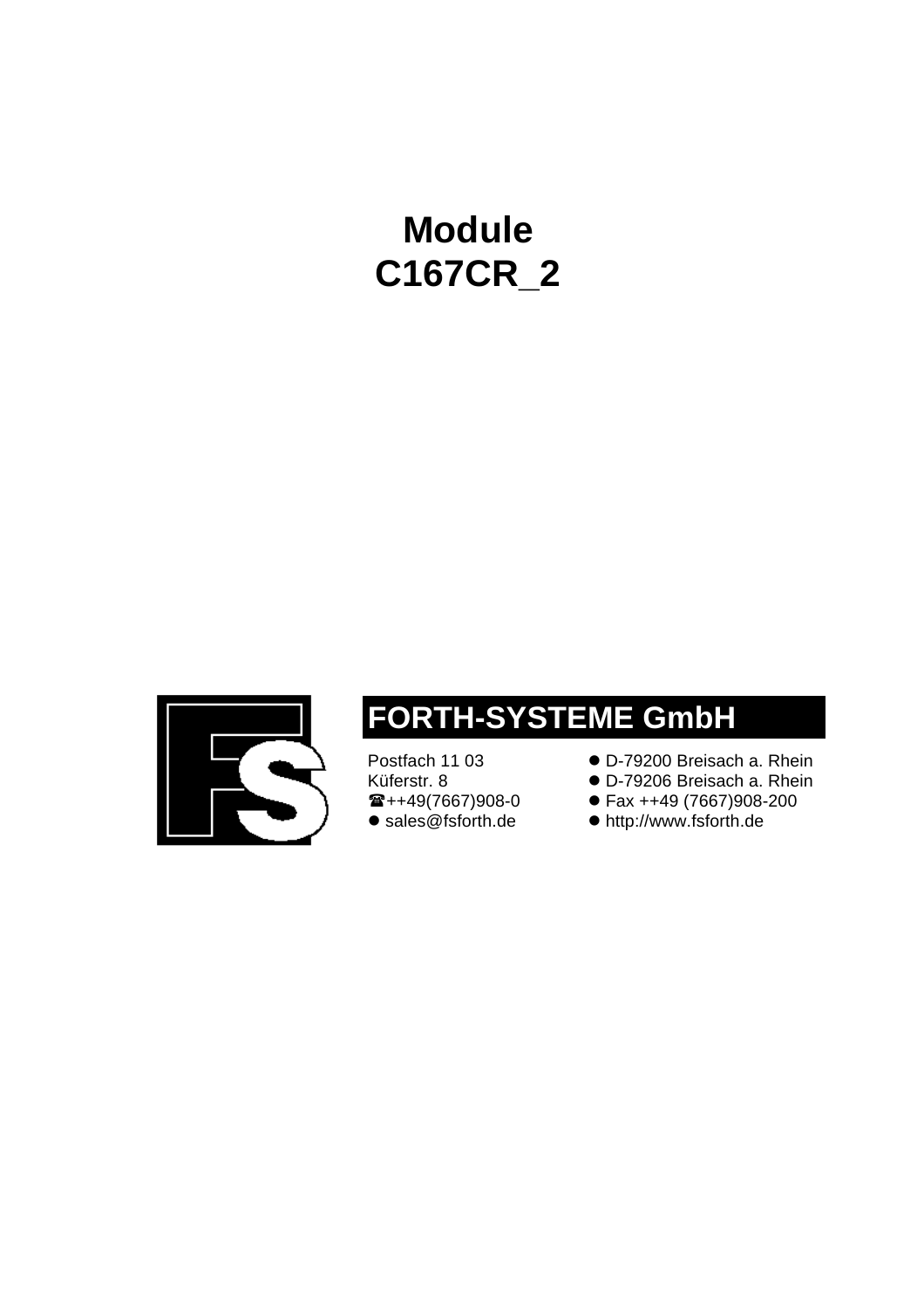Copyright © 1998

FS FORTH SYSTEME GmbH Küferstr. 8 D-79206 Breisach

Stand 26.08.1998

All rights reserved.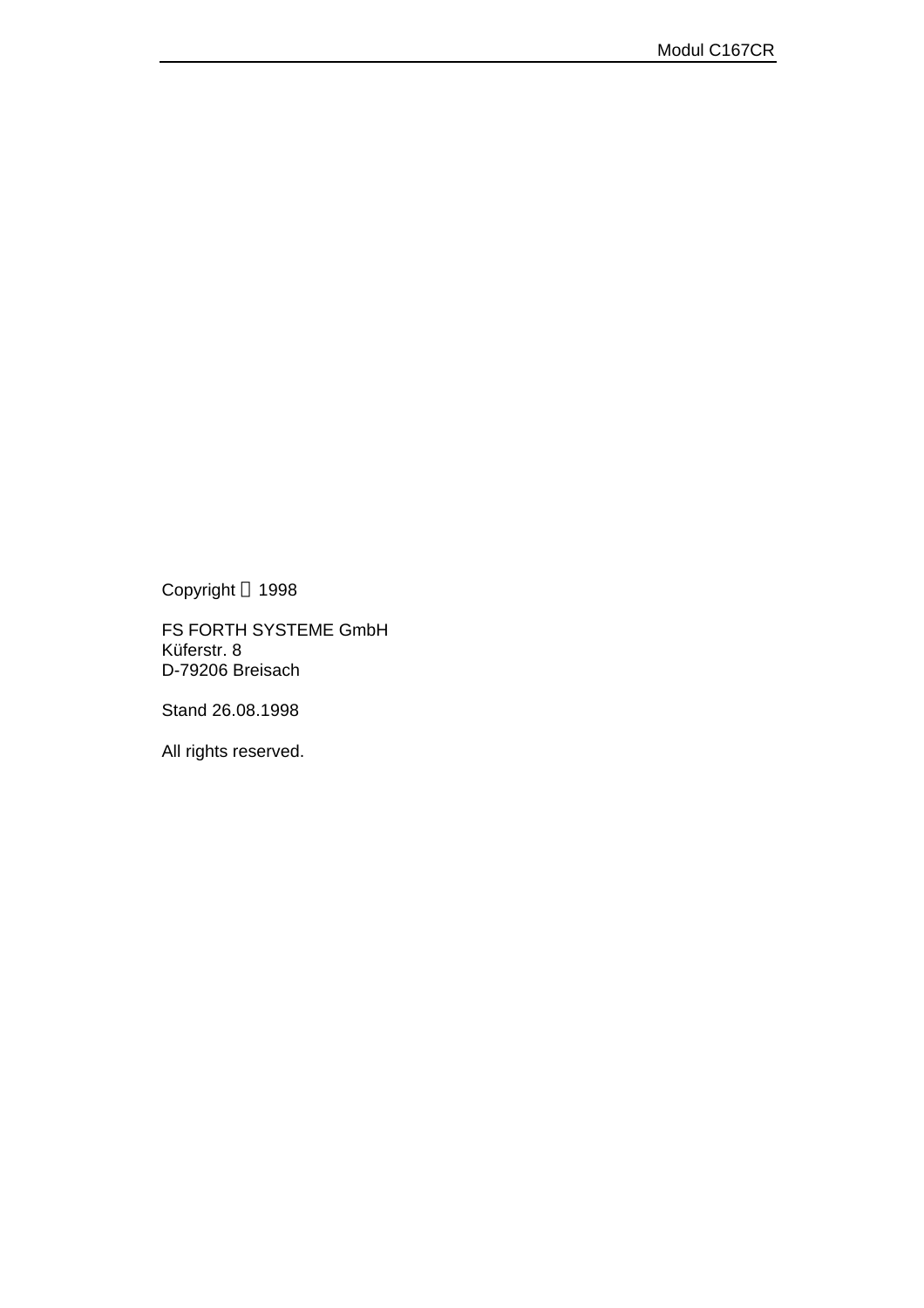# Table of contents

| 5.9 Port 5……………………………………………………………………………………… 22 |  |
|------------------------------------------------|--|
|                                                |  |
|                                                |  |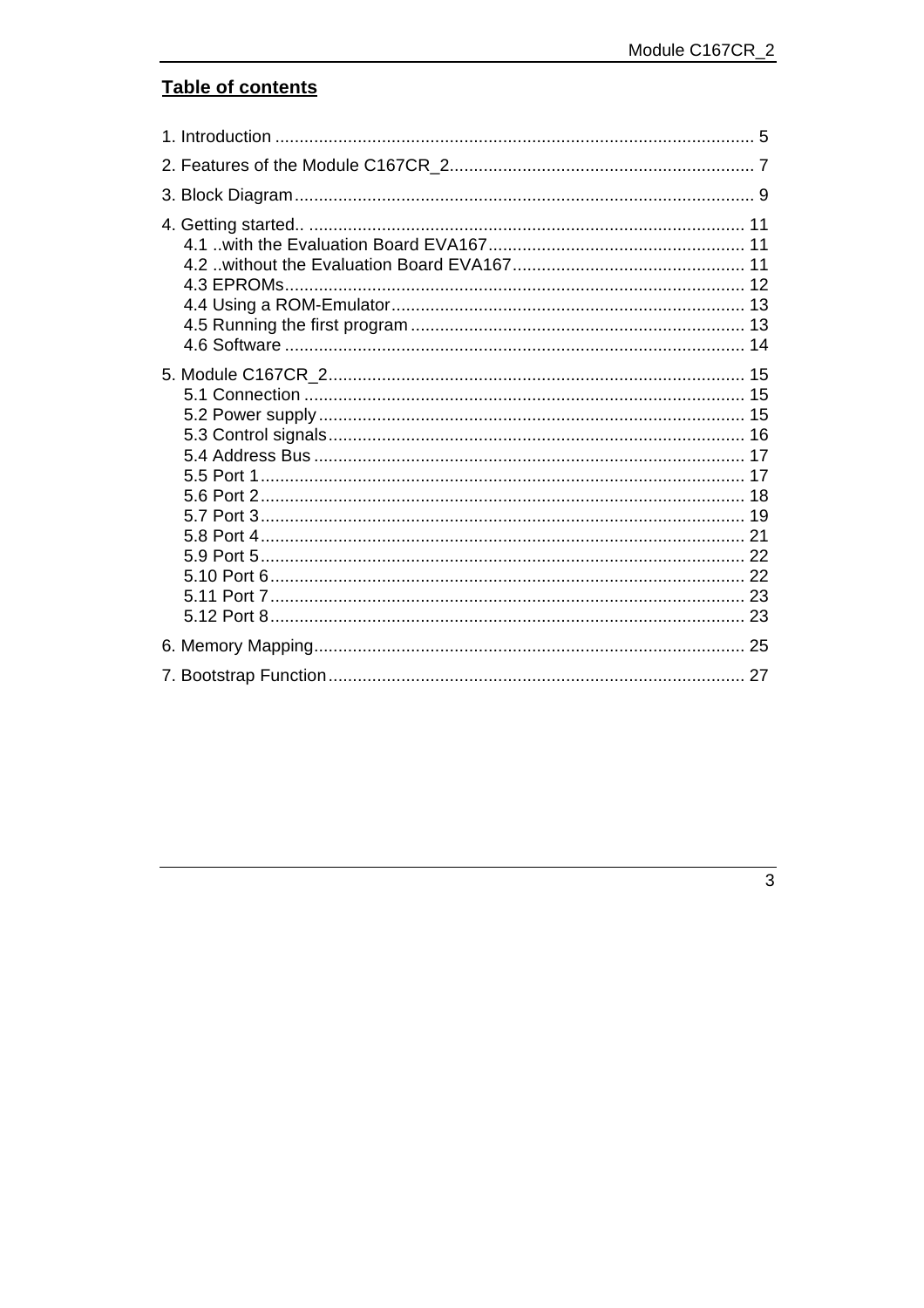| 8.3 Jumper configuration of the Evaluation Board EVA167 32                                                                                                                                                                                                                                                                      |  |
|---------------------------------------------------------------------------------------------------------------------------------------------------------------------------------------------------------------------------------------------------------------------------------------------------------------------------------|--|
|                                                                                                                                                                                                                                                                                                                                 |  |
| 10.1 Keil Compiler: Adapting the monitor (version V3.x)  39<br>10.2 Keil Compiler: Further adaptations (Version3.x)  40<br>10.5 Tasking Compiler: Adapting the monitor (version V5.x) 41<br>10.6 Tasking Compiler: Further adaptations (version V5.x) 42                                                                        |  |
| 11.2 One MByte (Flash-) EPROM on the PLCC-sockets 45<br>11.3 Two MByte Flash-EPROM on the Module C167CR_2 45<br>11.4 Onboard Flash-EPROM in combination with<br>11.6 The Module C167CR_2 with one MByte SRAM 48<br>11.7 The Module C167CR_2 with CAN driver 82C250 48<br>11.8 Further configurations on the Module C167CR_2  49 |  |
|                                                                                                                                                                                                                                                                                                                                 |  |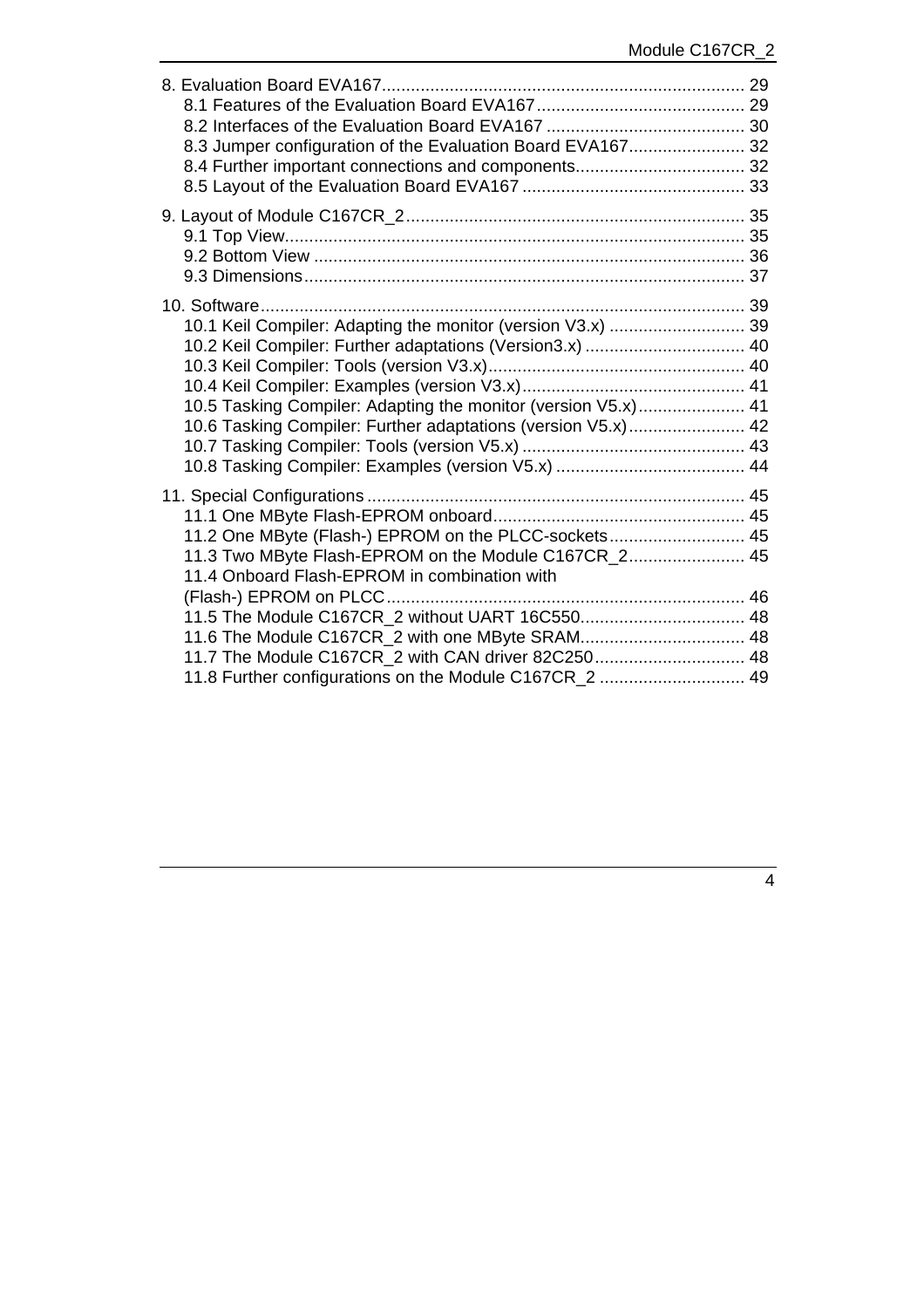# **1. Introduction**

The series of the pluggable, credit card sized CPU-Modules has a further member - the Module C167CR\_2 with the Siemens CPU C167CR with an on chip CAN-Module. It combines high 16-Bit CPU performance with high peripheral functionality and enhanced I/O-capabilities. So, this module is the best choice for network real time applications.

The series of the modules are available with following MCU´s at time:

| Module 6303        | with Hitachi HD6303         |
|--------------------|-----------------------------|
| Module 64180       | with Hitachi HD64180        |
| Module V25         | with NEC V25                |
| Module RTX2001     | with Harris RTX2000/RTX2001 |
| Module 68332       | with Motorola MC 68332      |
| Module 80C166      | with Siemens SAB 80C166     |
| Module C167CR      | with Siemens C167CR         |
| Module 80386EX-CAN | with Intel i386EX           |
| Module 80386-DRAM  | with Intel i386EX           |
| Module ELAN386     | with AMD ElanSC300          |
| Module ELAN486     | with AMD ElanSC400          |

The Module C167CR\_2 is the successor of the Module C167CR. There are following differences between both modules:

- There are now 512 kByte Flash-EPROM onboard (optional 1 MByte) and furthermore, there are two PLCC-sockets for up to 1 Mbyte (Flash-) EPROM on the Module C167CR\_2. So, it's possible to run the module with 2 MByte (Flash-)EPROM.
- For special use of the Module C167CR\_2, it can be equipped with with a F167-processor with 128 kByte internal Flash-EPROM. In this case, there are also 3 additional address lines available at the modules connector, but you have to work without the UART 16C550

Certainly, the Module C167CR\_2 is pin-compatible to the Module C167CR. Applications built with the Module C167CR run also with the Module C167CR\_2 - no changes at your hardware are necessary.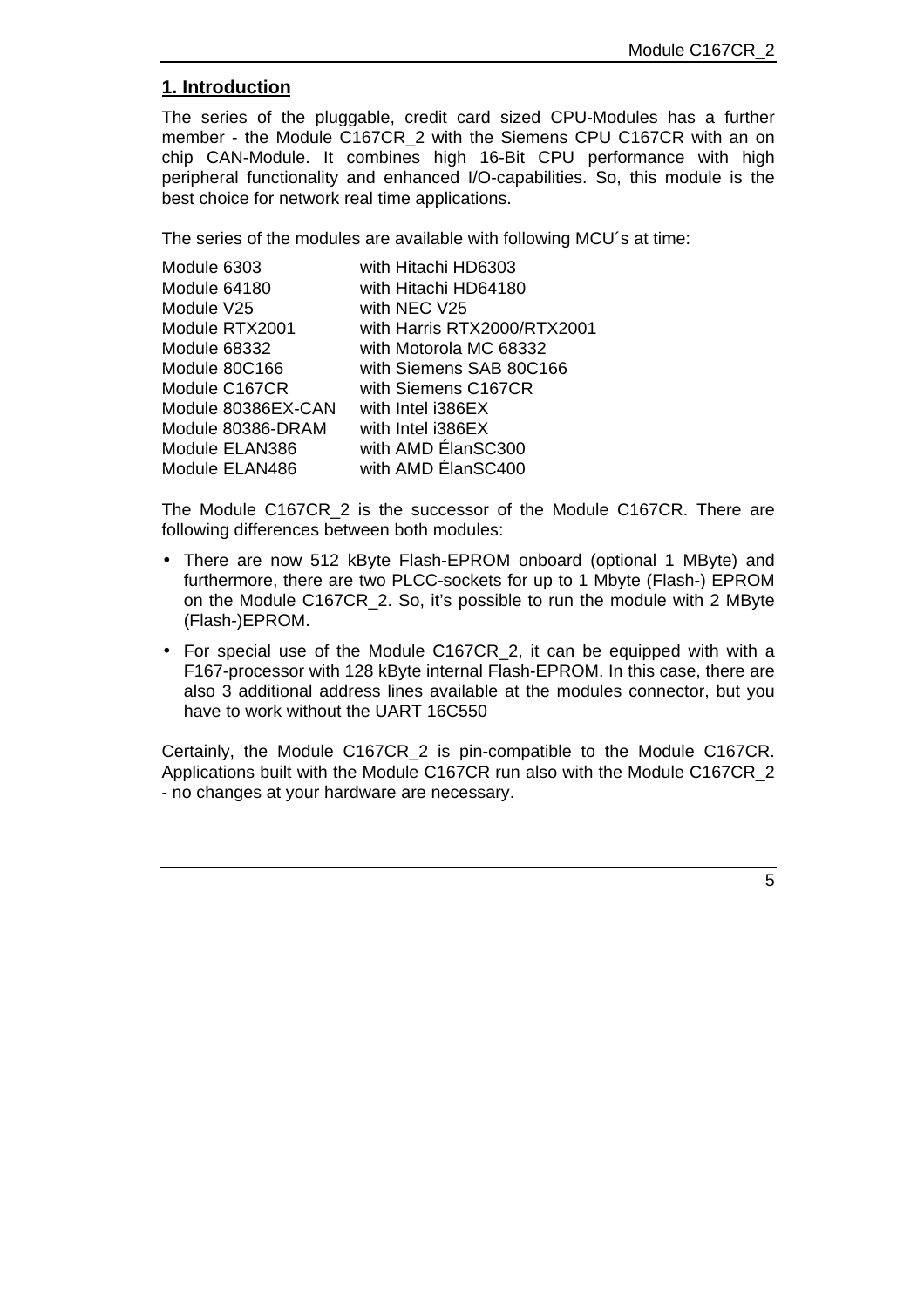The Module C167CR\_2 is available with multiplexed and non multiplexed bus. There are two fundamental differences between the two modules. One is the amount of the I/O ports - because of the multiplexed bus, this module has 16 I/O ports more than the non multiplexed module. The second difference is, that the non multiplexed module has a 50% higher computing speed at zero wait states because of the separated address and data busses. Both variants are hard wired, so you should exactly know which of both modules you want to order.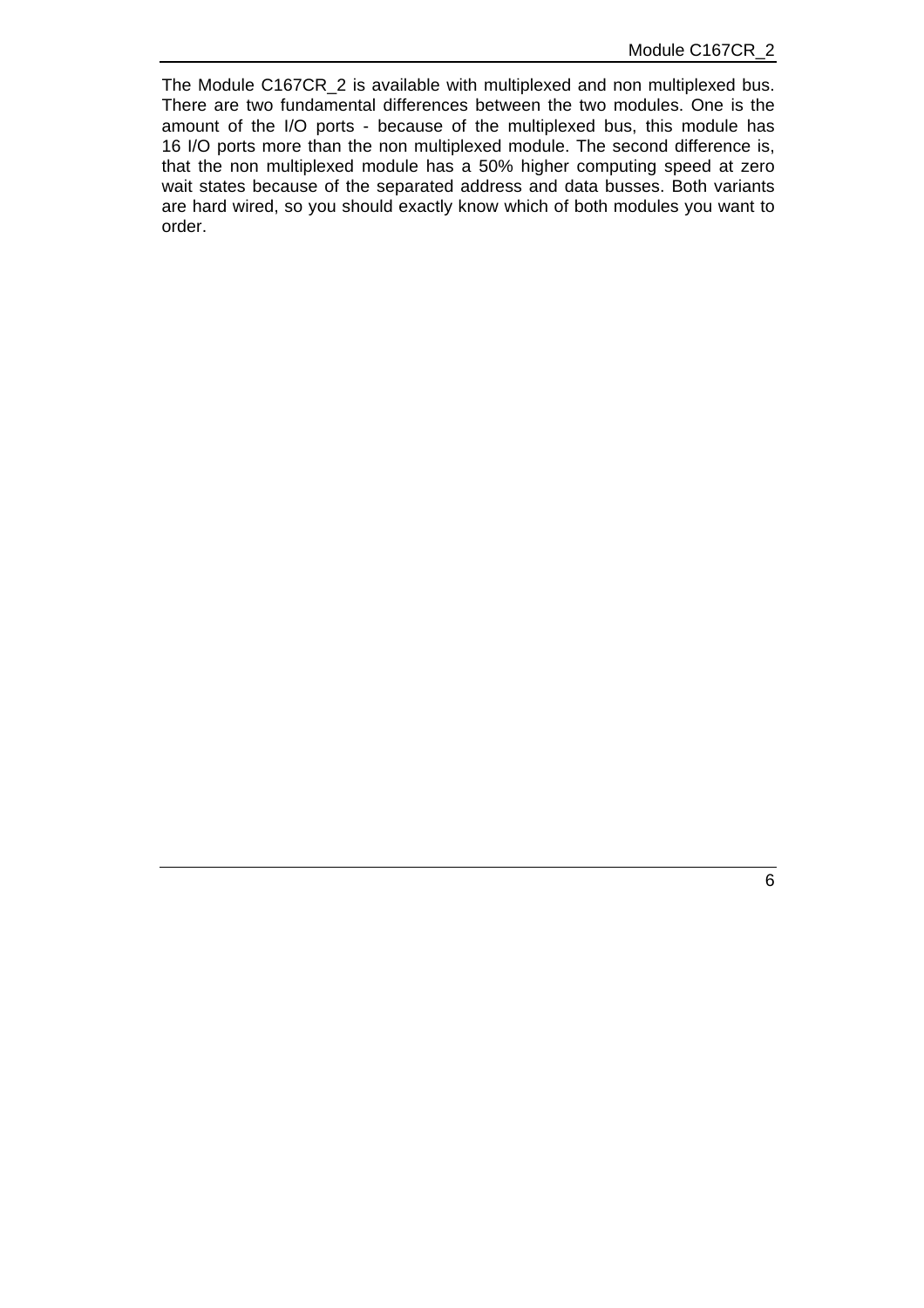# **2. Features of the Module C167CR\_2**

- Compatible to the Module C167CR
- Processor Siemens C167CR, 16-Bit Controller with on chip CAN-Controller
- Quartz oscillator for 20 MHz CPU clock
- 100 ns instruction cycle time
- Resetcontroller, connectable with a push-button Reset
- Programmable Watchdog Timer
- 16 MByte linear address space for program and data
- 256 KByte static RAM, 0 wait states (optional 1 MByte)
- 2 KByte fast static RAM in the CPU
- up to 2 MByte Flash-EPROM
- 2 bytewide sockets (PLCC) for up to 1 MByte ROM or Flash-EPROM
- 512 kByte Flash-EPROM onboard (optional 1 MByte), 16 Bit, 1 wait state
- Flash memory in circuit programmable
- Flash-EPROM is supported via Bootstrap Loader
- Up to 2 kByte serial EEPROM on the module (256 Byte standard)
- Real-Time clock RTC72423, able to generate interrupts
- Battery backup unit for RTC and RAM
- LED function control
- All processor signals available on dual row pin header (except A16..A19 and D8..D15)
- External 8 Bit peripherals connectable
- 5 programmable chip-selects
- 2 serial channels (sync./async. and high speed synchronous), TTL-Level
- UART 16C550 with integrated FIFO for a additional serial interface with up to 115 kBaud, TTL-Level
- 16 channel 10-Bit A/D converter, 9.75µs conversion time
- 8 channel Peripheral Event Controller (PEC)
- 56 separate interrupt sources that may be assigned to 16 priority levels, 8 of them with fast external interrupt inputs (50ns sample rate)
- General purpose timer/counter with a resolution of 200/400 ns
- two 16-channel capture/compare module
- 4-channel PWM-module (up to 78 kHz)
- 83 I/O lines in the multiplexed version
- 67 I/O lines in the non multiplexed version
- Data-, address- and control bus buffered
- Power consumption about 5V / 200mA
- Mechanical dimensions 2.5" x 3.2" (63,5 mm x 81,28 mm)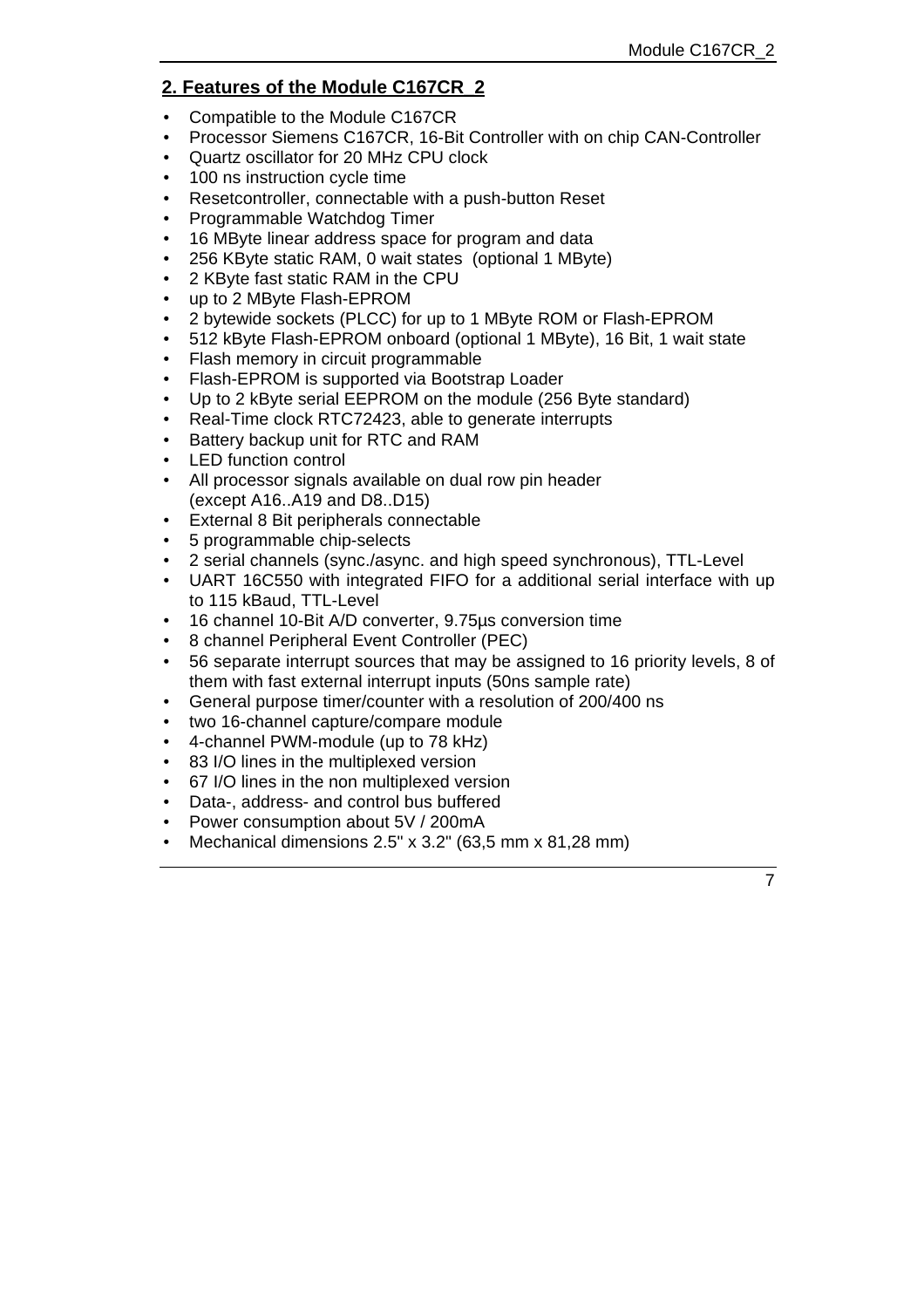• The module is pluggable with two robust 2 x 32 -pin Berg connectors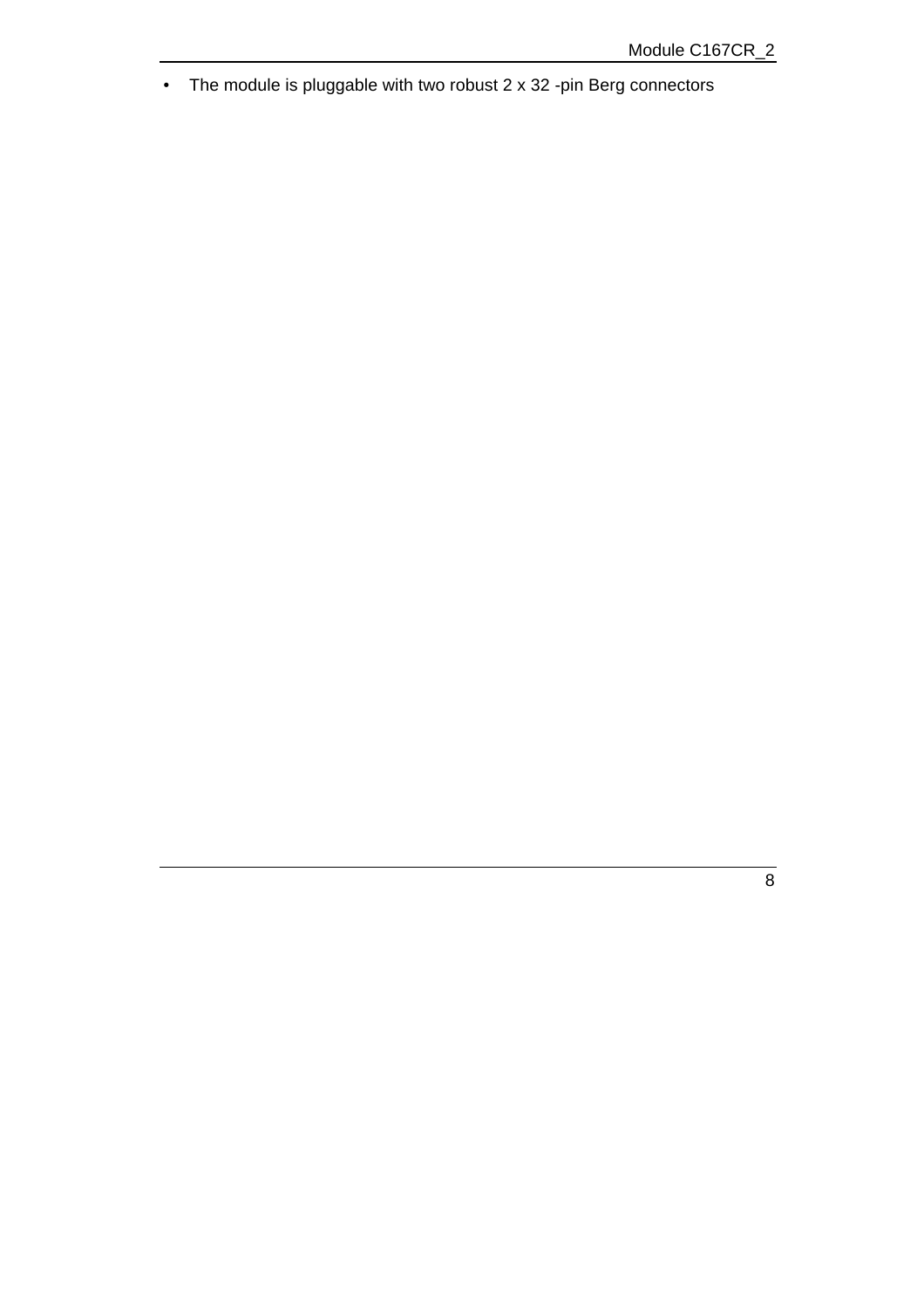# **3. Block Diagram**



9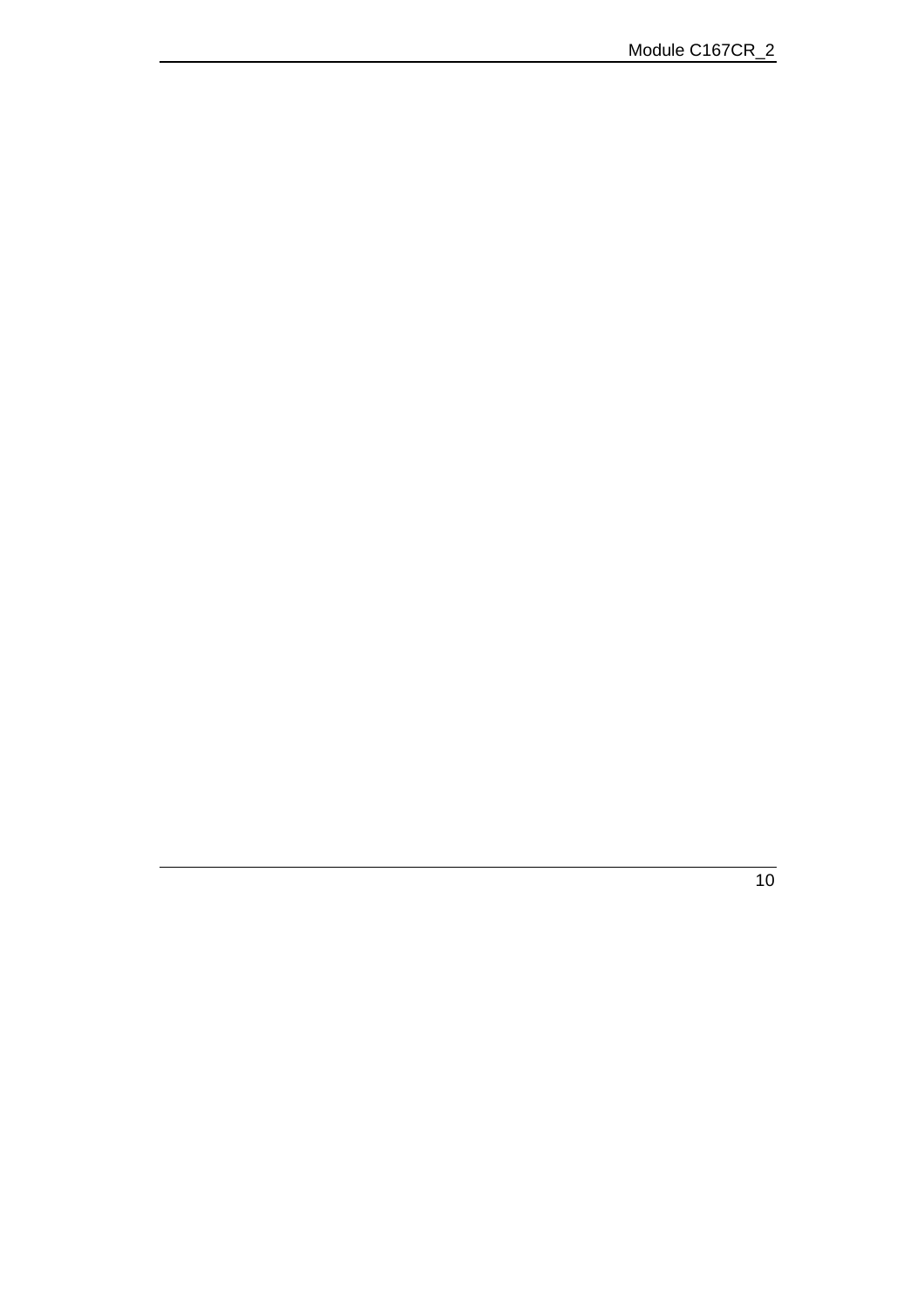# **4. Getting started..**

#### **4.1 ..with the Evaluation Board EVA167**

With the help of this evaluation board you can easily put the Module C167CR 2 into operation without further external connections. All features of the module are supported.

The serial interface ASC0 of the target must be connected to a standard serial port of a PC (COM1 or COM2). The COM ports must be able to generate hardware interrupts, IRQ4 for COM1 or IRQ3 for COM2.

Now you can test your module by loading a program to RAM or program it to EPROMs or Flash-EPROMs.

See chapter "8. Evaluation Board EVA167" for more informations about the evaluation board.

# **4.2 ..without the Evaluation Board EVA167**

If you do not use the Evaluation Board EVA167, you have to connect your Module C167CR\_2 as follows:

| <b>Signal</b> | Pin of 128 pol Comment |                                    |
|---------------|------------------------|------------------------------------|
|               | connector              |                                    |
| <b>GND</b>    | 32, 64                 | ground connection                  |
| $+5V$         | 65, 97                 | supply voltage $+5V \pm 0.25V$ ,   |
|               |                        | typical 200mA current consumption  |
| <b>BATT</b>   | 98                     | either a 3V battery voltage or a   |
|               |                        | connection to ground               |
| <b>VAREF</b>  | 31                     | reference voltage for A/D          |
|               |                        | converter, i.e. connected with +5V |

To connect the Module C167CR\_2 with a PC via a V24/RS-232 interface, you need an external driver device (for example MAX233) to adapt the TTL signals to the RS232 voltage levels.

See chapter "7. Bootstrap function" for more information about the Bootstrap Loader Mode.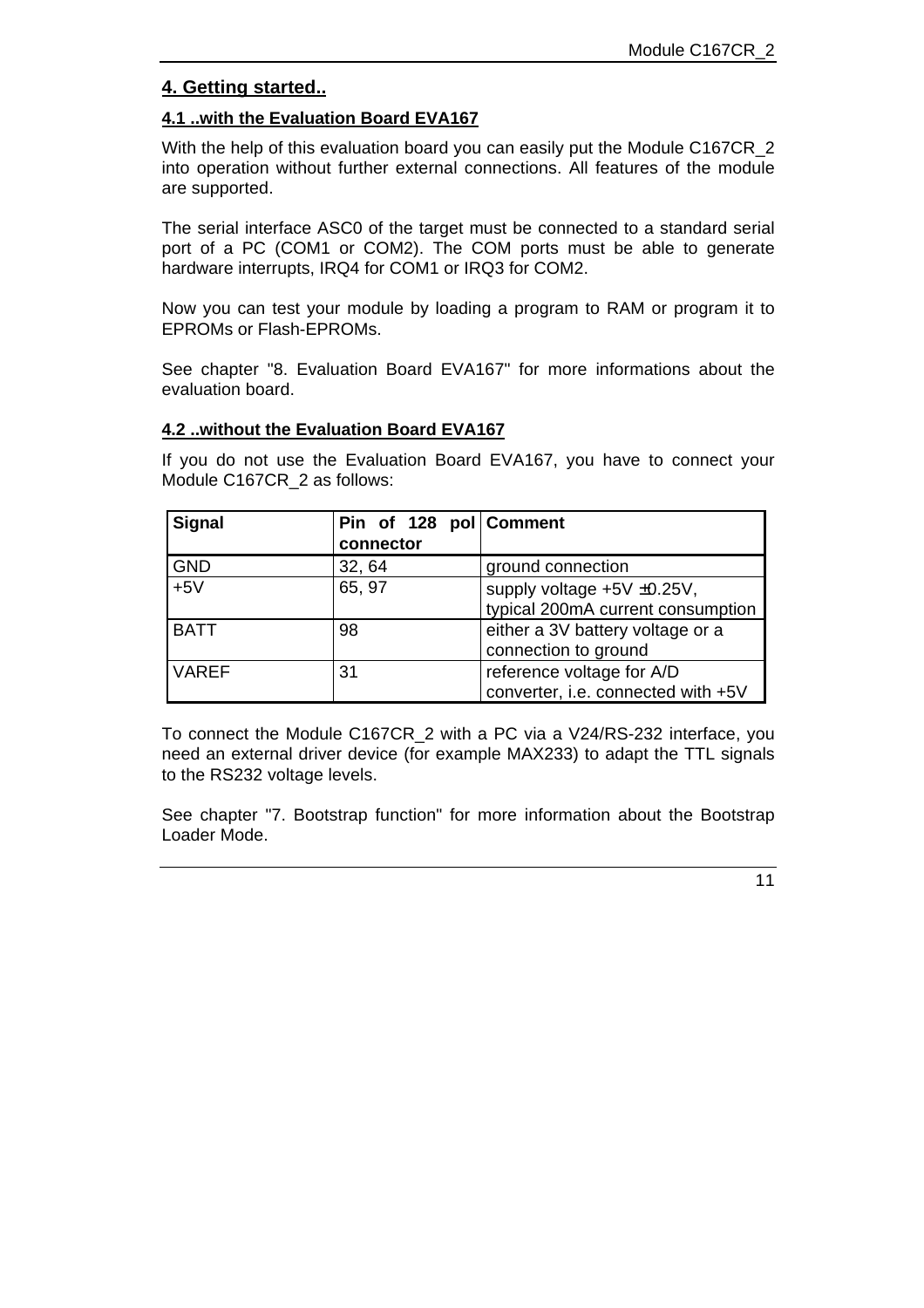# **4.3 EPROMs**

There are now 512 kByte Flash-EPROM onboard (optional 1 MByte) and furthermore, there are two PLCC-sockets for up to 1 Mbyte (Flash-) EPROM on the Module C167CR\_2. So, it's possible to run the module with 2 MByte (Flash-) EPROM. (See chapter "11. Special Configurations".)

For the use of further (Flash-) EPROMs, the PLCC-sockets can be equipped with CMOS-EPROMs of the sizes 128k\*8-Bit (27C010) or 256k\*8-Bit (27C020) as well as Flash-EPROMs of the sizes 128k\*8-Bit (Am29F010) or 512k\*8-Bit (Am29F040). That makes a modification of solder bridge LB5 necessary: it must be opened to disable chip select -CS0 for the Onboard-Flash. The table below gives you an overview:

| <b>EPROM (Manufactors Code)</b> | Tvpe         | <b>Size</b> | LB <sub>5</sub> | Comment                |
|---------------------------------|--------------|-------------|-----------------|------------------------|
| Am 29F400 onboard (standard)    | Flash-EPROM  | 256k*16     | closed          |                        |
| 2 x 27C010 on PLCC              | EPROM        | 2 x 128k*8  | opened          | onboard Flash disabled |
| 2 x 27C020 on PLCC              | <b>FPROM</b> | 2 x 256k*8  | opened          | onboard Flash disabled |
| 2 x Am29F010 on PLCC            | Flash-EPROM  | 2 x 128k*8  | opened          | onboard Flash disabled |
| 2 x Am29F040 on PLCC            | Flash-EPROM  | 2 x 512k*8  | opened          | onboard Flash disabled |

It's recommended to use only AMD Flash-EPROMs for best compatibility:

- Am29F010 (128k\*8)
- Am29F040 (512k\*8)

Connect the EPROMs with the module in such way, that the lower (even) bytes are connected with the inner socket (U5) and the higher (odd) bytes are connected with the socket at the edge (U4).

A reset pulse with defined length will be generated automatically, after initial assertion of the power supply. So, the CPU will be reset and begins with the processing of the first instruction at address 0. Note that the EPROM area is selected via chip-select -CS0 at this address. The programmable chip-select signals are generated by the CPU (see chapter "6. Memory Mapping").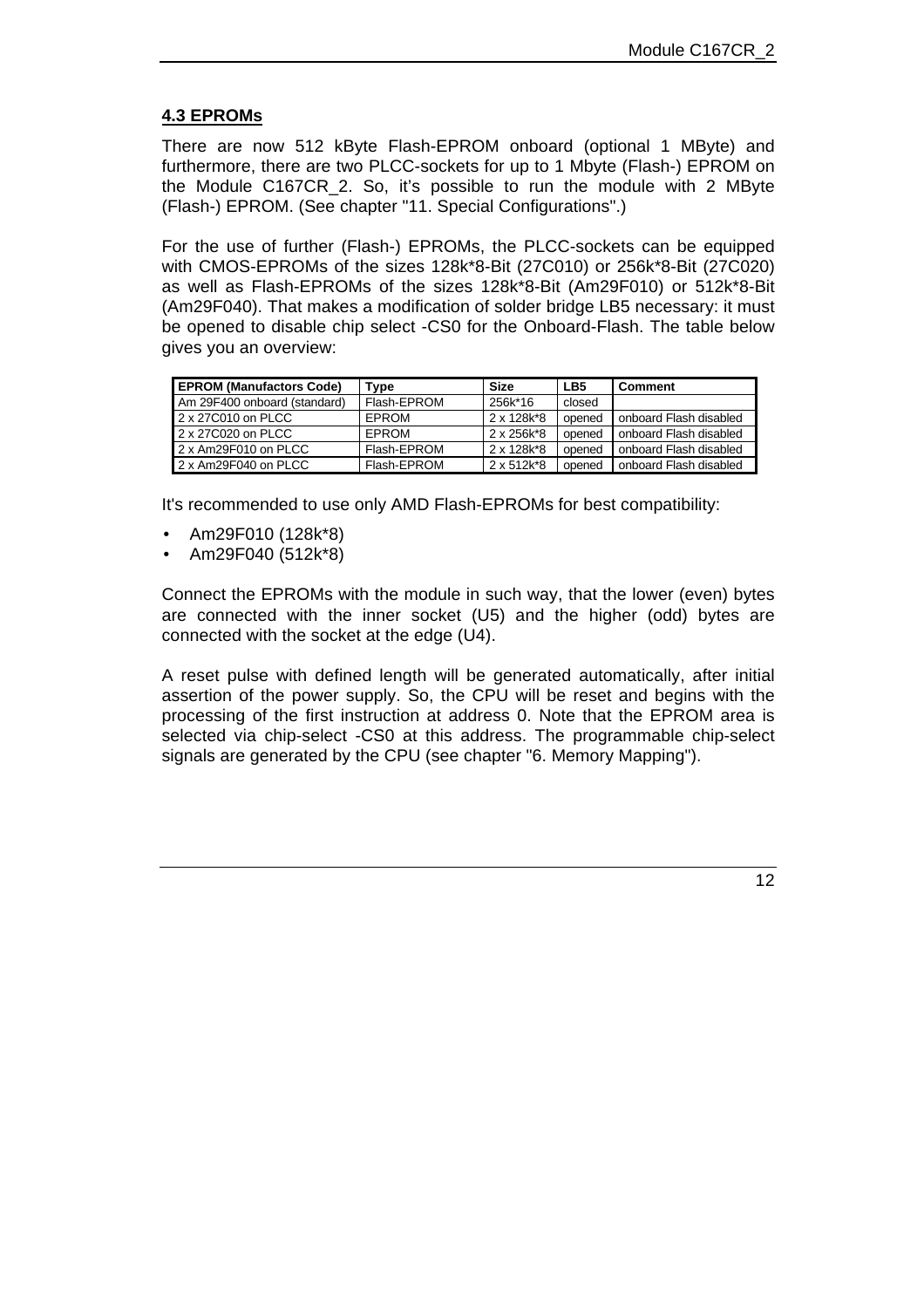#### **4.4 Using a ROM-Emulator**

Two PLCC sockets are equipped on the module to plug in Flash-EPROMs or to connect a ROM-Emulator. In this case, the onboard Flash-EPROM must be switched off by oppening the solder bridge LB5.

#### **4.5 Running the first program**

In this chapter, you can see how to program the small example EPROM.BIN into the Flash-EPROM on your Module C167CR\_2.

This example shows the usage of the RTC 72423 on the FS FORTH-SYSTEME Module C167CR\_2. After reset, the RTC is checked for valid values. If the read values are incorrect, the RTC is reset to a default time. The time is printed every second at ASC0 (TXD0) and the LEDs on port P2.0 to P2.7 are shifted down.

Act as follows, to get EPROM.BIN into the Flash-EPROM:

- bring your Module C167CR\_2 into the Bootstrap Mode (close Jumper J2 on the evaluation board EVA167 - Signal P0L.4 of the CPU must be sampled low at the end of a hardware reset)
- connect your module with the serial interface of your PC
- copy ..\EXAMPLES\RTC167\EPROM.BIN from the FS FORTH-SYSTEME support disk to your hard disk
- install the FLASH166 software on your system; it's recommended to copy the FLASH166 files (FLASH166.EXE + FLASH166.OVL) to the binary path of your compiler
- be sure, the settings of the paths are correct, because your system must find the FLASH166 software
- type "FLASH166 /P EPROM.BIN" at the DOS prompt and press <Return> type "FLASH166 /P EPROM.BIN /COM2" for the second serial interface of your PC
- remove the bootstrap jumper and press the reset button the program starts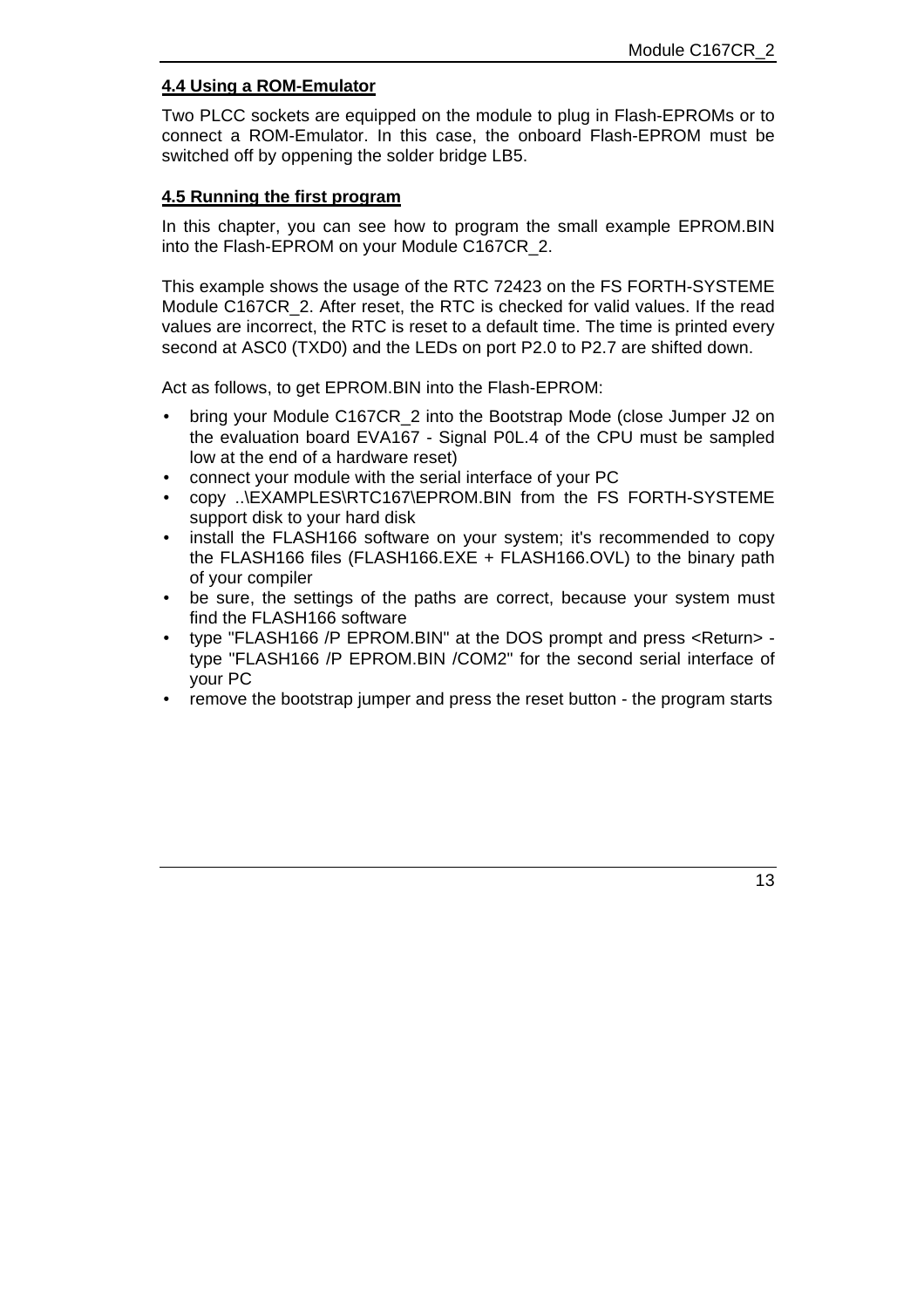# **4.6 Software**

We offer efficient software like:

- FLASH166 software for a easy programming of the Flash-EPROM
- Keil and Tasking (free demo) C-Compiler with restricted code size
- PLS debugger (free demo) fast-view66/WIN, which is a high level language debugger for windows. It allows a fast and reliable start and test of applications, which are programmed in C and/or assembler

The FLASH166 software is free of charge if you buy this module. This program uses the Bootstrap Mode of the Siemens 80C166 microcontroller family

- to program data into Flash memory
- to load data into static RAM
- to make a memory dump
- to test CPU pins

All functions are realized by a monitor program running in the internal memory of the microcontroller.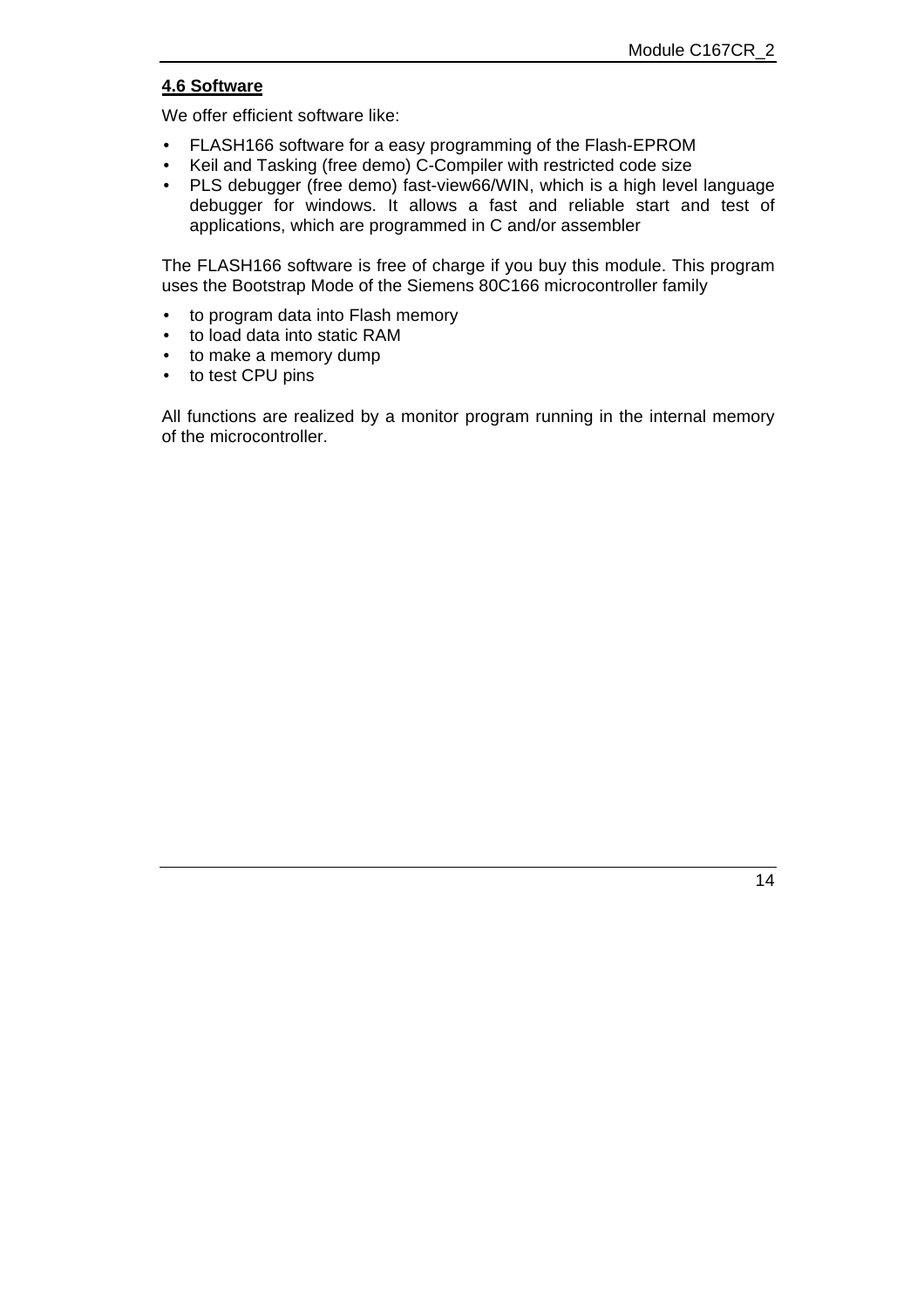# **5. Module C167CR\_2**

## **5.1 Connection**

The module has two 2 x 32 - pin Berg connectors with 128 connections total at the bottom. These 128 connections are containing all necessary signals for an application: voltage supply, buffered busses, ports, control lines, and so on.

#### **5.2 Power supply**

The +5V supply voltage is connected to pin 65 and 97 and has to be stabilized more exactly than ±0.25V. At normal 20 MHz CPU clock, the current consumption is about 200mA.

Battery voltage BATT at pin 98:

The battery voltage BATT from a lithium battery of about 3V is needed to retain data in the RAM and for an undisturbed operation of the real time clock at power failure. If you want to do without battery, you have to connect the input BATT with GND. Only a few  $\mu$ A current consumption are needed for the battery, and it will be reduced to about 100nA if the supply voltage of 5V is applied to the board.

GND at pin 32 and 64: Ground of the supply voltage.

VAGND at pin 63:

The ground of the analog-digital-converter is on a node connected with GND of the module. This node can be opened for special use.

#### Reference voltage VAREF at pin 31:

The reference voltage  $(4.8V < VAREF < 5.2V)$  of the analog/digital converter has to be applied here. This connection has always to be connected, for example with +5V of the supply voltage. To utilize the full resolution of the A/D converter it's recommended to use a separate stabilized reference voltage.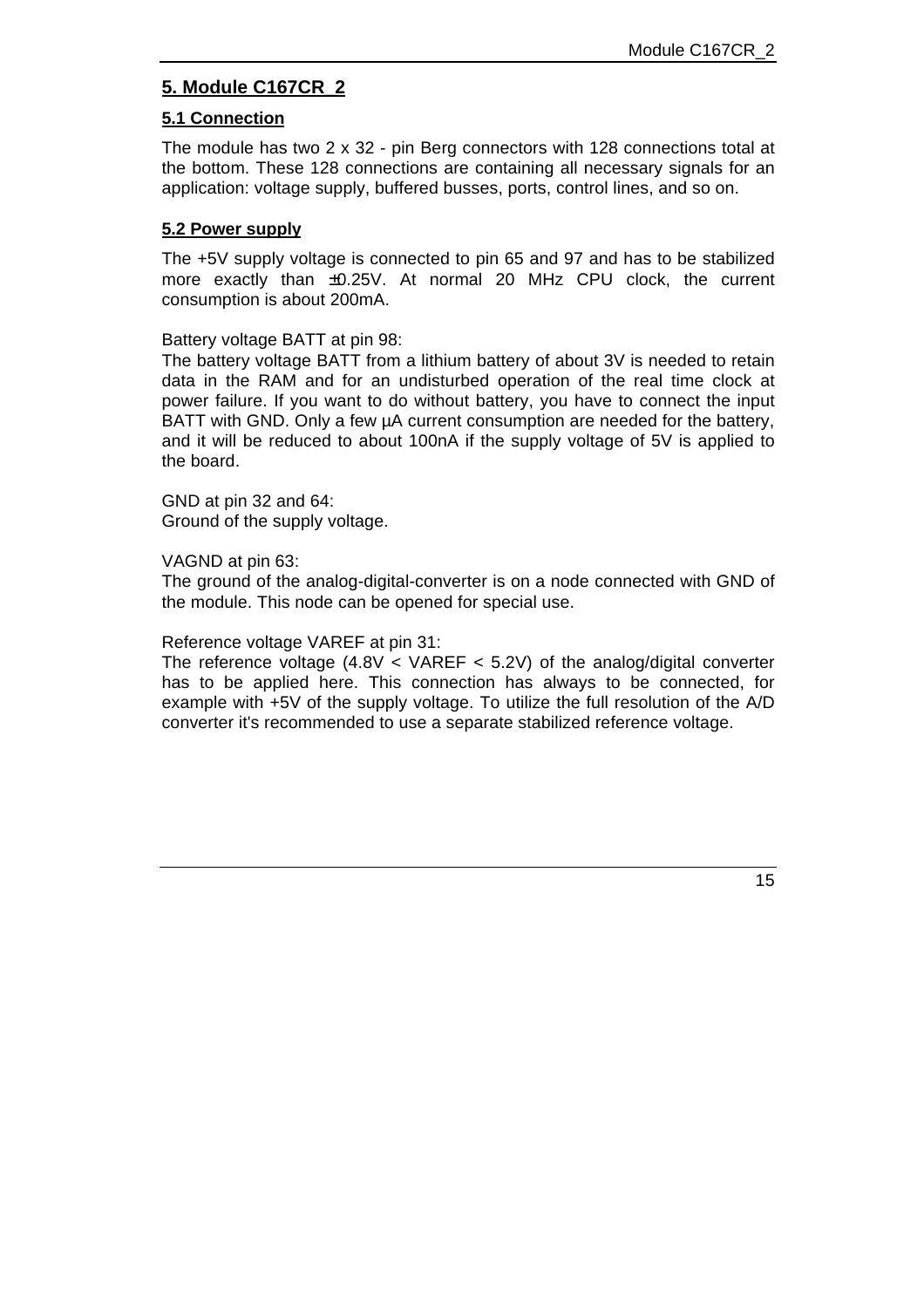## **5.3 Control signals**

Reset-input -RESET at pin 66:

With the signal -RESET, the module can be reset to a defined state. A reset button can be connected directly to this input. A hardware reset is triggered with the help of signal -RSTIN (-RSTIN is connected with the reset controller MAX704) when the supply voltage is applied to the board. In any case the RAM is protected against random overwriting.

#### Reset-output -RSTOUT at pin 71:

The Siemens C167CR has the special instruction EINIT, which indicates the end of initialization at the output -RSTOUT. To get a good reset condition for the periphery at all reset-causes (hardware reset, software reset, watchdog), the pin -RSTOUT of the processor is available at the Berg connector. The state of -RSTOUT is shown via an LED on the module. As long as the LED is off, no EINIT-instruction has been executed since the last reset.

#### Bootstrap-enable -BOOTSTR at pin 81:

To activate the Bootstrap Mode, the input -BOOTSTR has to be connected with GND. After the next hardware reset (no software reset or reset via watchdog), the processor branches to the bootstrap function.

Non-maskable interrupt -NMI at pin 37:

The non-maskable interrupt input is connected to +5V through a resistor - so there is no further connection necessary.

#### Chip-select external -CSEXT at pin 103:

This signal is for the selection of the external periphery and free programmable. If there's only one external device, the device can be selected directly via -CSEXT (see chapter "6. Memory mapping").

Write enable -WRL at pin 108 :

The write enable signal (Low Byte) is bufferd available at the Berg connector See also Port 3, P3.12/-BHE/-WRH.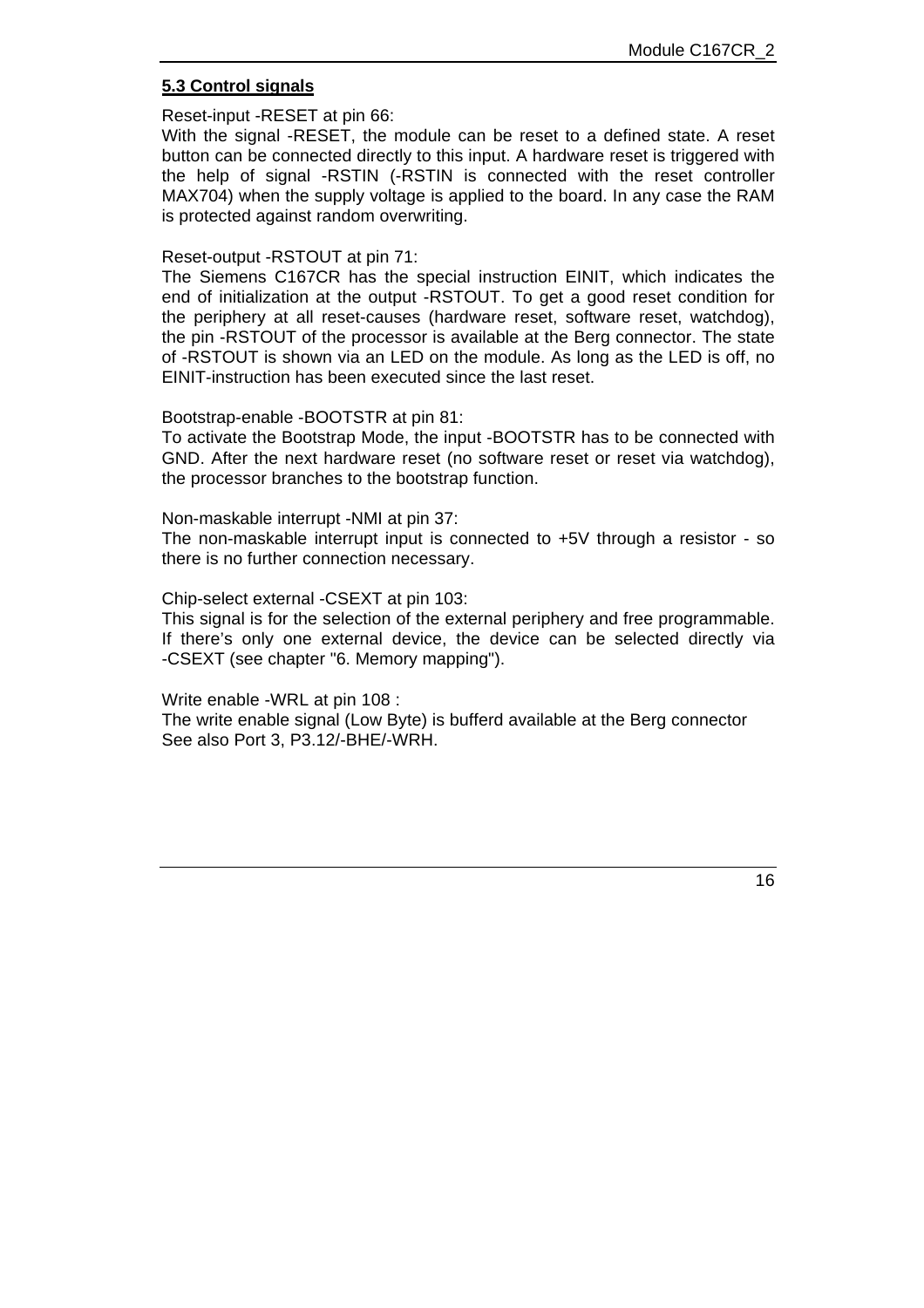Read enable -RD at pin 105: The read enable signal is buffered available at the Berg connector.

Clock output at pin 117:

At port P3.15 the system clock can be fetched out. To get the system clock at port P3.15, this must be enabled via software. Otherwise this port is used as normal I/O port.

#### **5.4 Address Bus**

Address Bus A0-A15:

Here are the address lines of the external 64kByte addressbus buffered available for read and write access. They are independent of the multiplexed or the non multiplexed version. At the non multiplexed version, these signals have to be used (not the unbuffered port 1), too.

Address-Latch-Enable ALE at pin 76: This buffered output indicates the beginning of a bus cycle.

# **5.5 Port 1**

P1L.0 to P1L.7:

In multiplexed version of the module, this port is available as a 8-Bit bidirectional I/O port.

P1H.0 to P1.H7:

In multiplexed version of the module, this port is available as a 8-Bit bidirectional I/O port.

Please Note: The connections P1H.4/CC24IO to P1H.7/CC27IO are additionally connceted with the capture compare unit.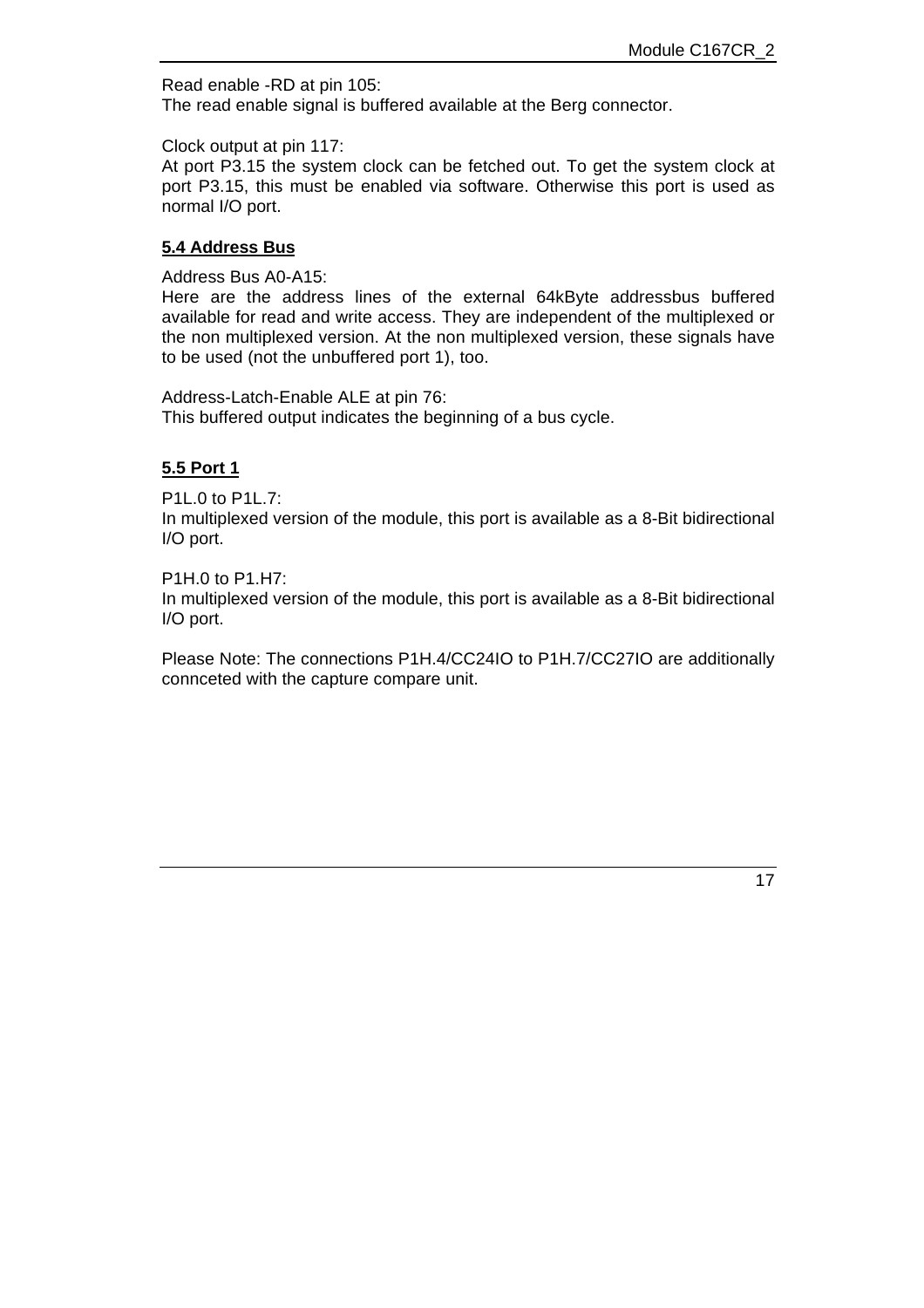#### **5.6 Port 2**

#### P2.0/CC0IO to P2.7/CC7IO:

This is a bidirectional I/O port, which is additionally connected with the capture compare unit.

#### P2.8/CC8IO/EX0IN

This is a bidirectional I/O port, which is also connected with the capture compare unit. Moreover, here is a fast external interrupt input with 50ns sample rate available. The interrupt output of the real time clock 72423 is connected to this signal, if the solder bridge LB1 is closed.

#### P2.9/CC9IO/EX1IN

This is a bidirectional I/O port, which is also connected with the capture compare unit. Moreover, here is a fast external interrupt input with 50ns sample rate available. The interrupt output of the UART 16C550 is connected to this signal, if the solder bridge LB2 is closed.

#### P2.10/CC10IO/EX2IN to P2.15/CC15IO/EX7IN/T7IN

This is a bidirectional I/O port, which is also connected with the capture compare unit. Moreover, here are further fast external interrupt inputs with 50ns sample rate available. Connection P2.15/CC15IO/EX7IN/T7IN is additional connected with the timer T7 count input.

Therefore, port 2 can not only be used as a normal input/output (every pin separate), but also as an interrupt input and for pulse measurement or generating.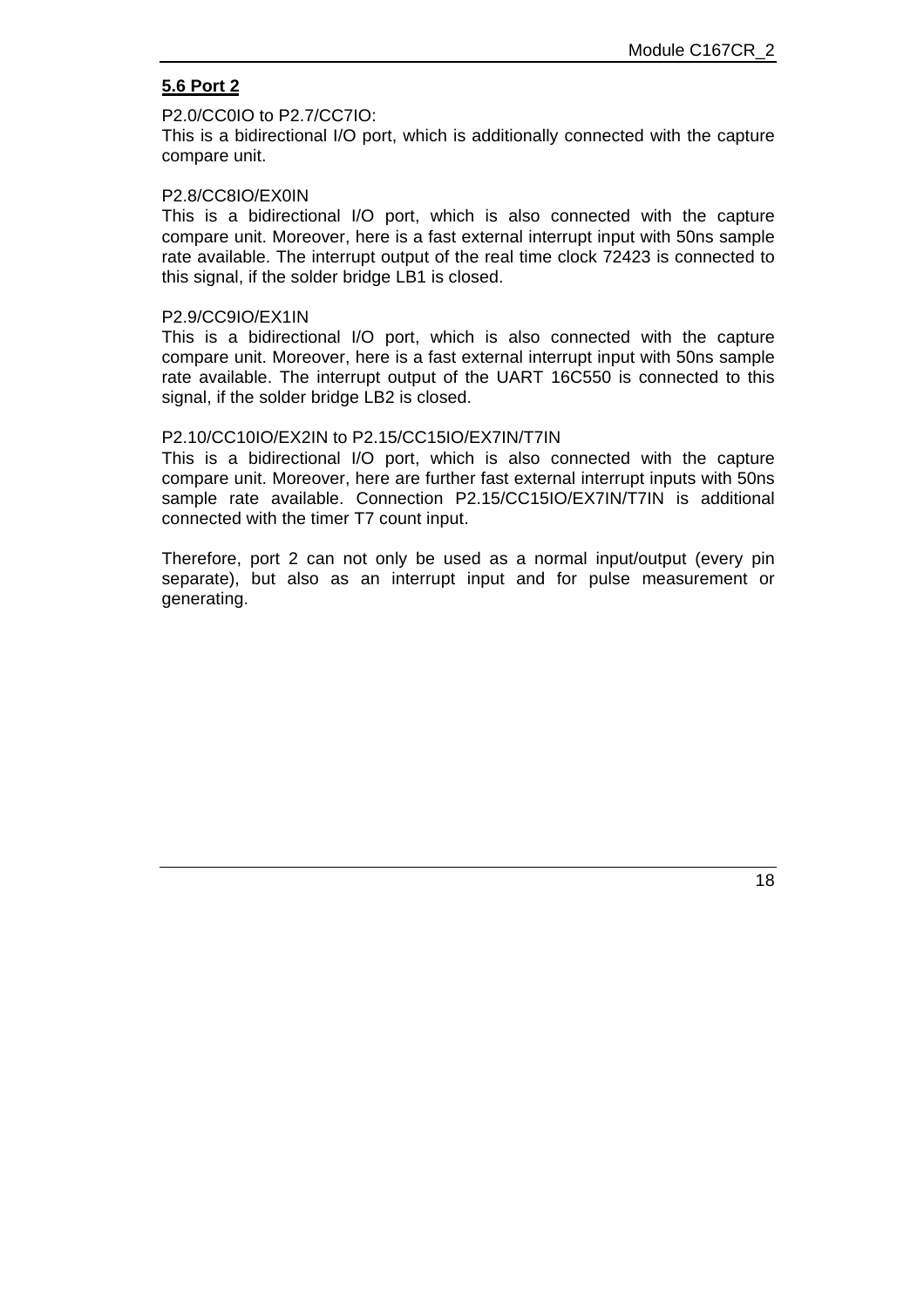#### **5.7 Port 3**

Because all connections of port 3 have multiple functions, all ports will be descriped individually. If you don't want to use the special function, you can use the corresponding pin as a bidirectional I/O port. That concerns to P3.0 to P3.11 as well as P3.13 and P3.15. Every connection is used as port and as a special function and both signals combined (logical ANDed). To use for example P3.10 as an asynchronous interface output (TXD0), P3.10 has to be an output with a high level. Therefore, you can always test the level of an input port with special function via software.

#### P3.0/T0IN a pin 91:

Input to CAPCOM timer T0 in counter mode. The timer 0 is one of the both timers, which are used as reference to the Capture Compare block. It can work synchronous to the system clock as well as fed with an external signal, which has to be applied at this connection. The frequency must be smaller than 1.25 MHz.

#### P3.1/T6OUT at pin 123:

The GPT2 timer T6 is a system clock-synchronous up/down counter via software, of which overflows can change the level at T6OUT (level changes at every under- or overflow). So, every frequency from 0.07 Hz up to 2.5 MHz can be generated. For example, a simple digital PLL circuit is possible in combination with P3.2/CAPIN.

#### P3.2/CAPIN at pin 92:

This pin also belongs to the GPT2 block (Timer T5 and T6). Depending on the selected edge (register T5CON), the register CAPREL can be loaded with the content of T5 via a signal at this connection. An interrupt condition will be generated. Therefore, this pin can be used only as interrupt input. Moreover, at loading, T5 can be erased at the same time.

#### P3.3/T3OUT at pin 124:

This function is nearly similar to T6OUT. To signal the zero crossings of T3, P3.3 has to be set to an output(via DP3) and T3OE(T3CON.9) to high level. Therefore, T3OUT follows T3OTL(T3CON.10).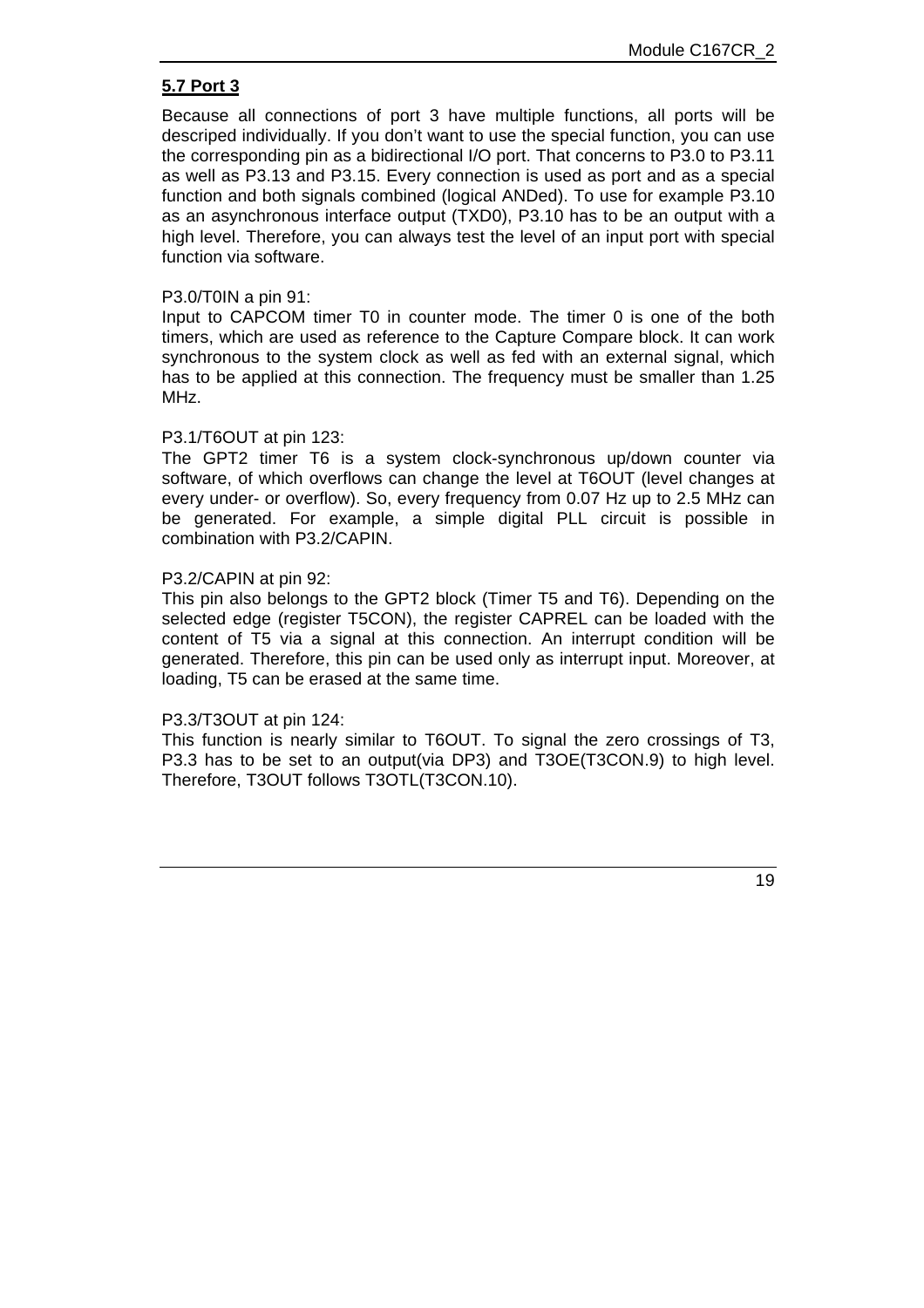#### P3.4/T3EUD at pin 93:

If T3UDE = 1(T3CON.8), T3 counts up in case of the level at T3EUD is of the same content as T3UD(T3CON.7). Otherwise, T3 counts down.

#### P3.5/T4IN at pin125:

In counter-mode (T4M = 1 and T4I = 2, 3 or 4, both at T4CON), the pulses at T4IN will be counted (frequency smaller than 1.25 MHz). The from the system clock resulting pulses (fosc\* $2^o(-16-T4)$ ) will be counted in the gated timer mode, if the correct level (T4M = 2 or 3 at T4CON) appears at this pin. In reload mode (T4M  $=$  4), T3 will be loaded with the current content of T4, if a correct edge changing occurs at T4IN (T4IN = 0 to 3). In capture-mode (T4M = 5), T4 is loaded with the content of T3.

#### P3.6/T3IN at pin 89:

In counter-mode (T3M = 1 and T3I = 1 to 3, both at T3CON), the matching edges at T3IN will be counted from T3. Information about the counter advance sense can be deduced from P3.4/T3EUD. The frequency has also to be smaller than 1.25 MHz. The same as P3.5/T4IN is for the gated-timer-mode  $(TM3 = 2, 3).$ 

P3.7/T2IN at pin 120: See P3.5/T4IN.

P3.8/MRST at pin 88: Master receive / slave transmit of the serial interface, channel 1.

P3.9/MTSR at pin 119: Master transmit / slave receive of the serial interface, channel 1.

#### P3.10/TxD0 at pin 87:

Output of the serial interface, channel 0. In asynchronous mode, this is the output of the serial data transmission. Attention: This connection has CMOS level. For the most data transmissions, external drivers are necessary (for example a MAX 233 for a V24/RS232 interface). In synchronous mode, this pin is the clock signal.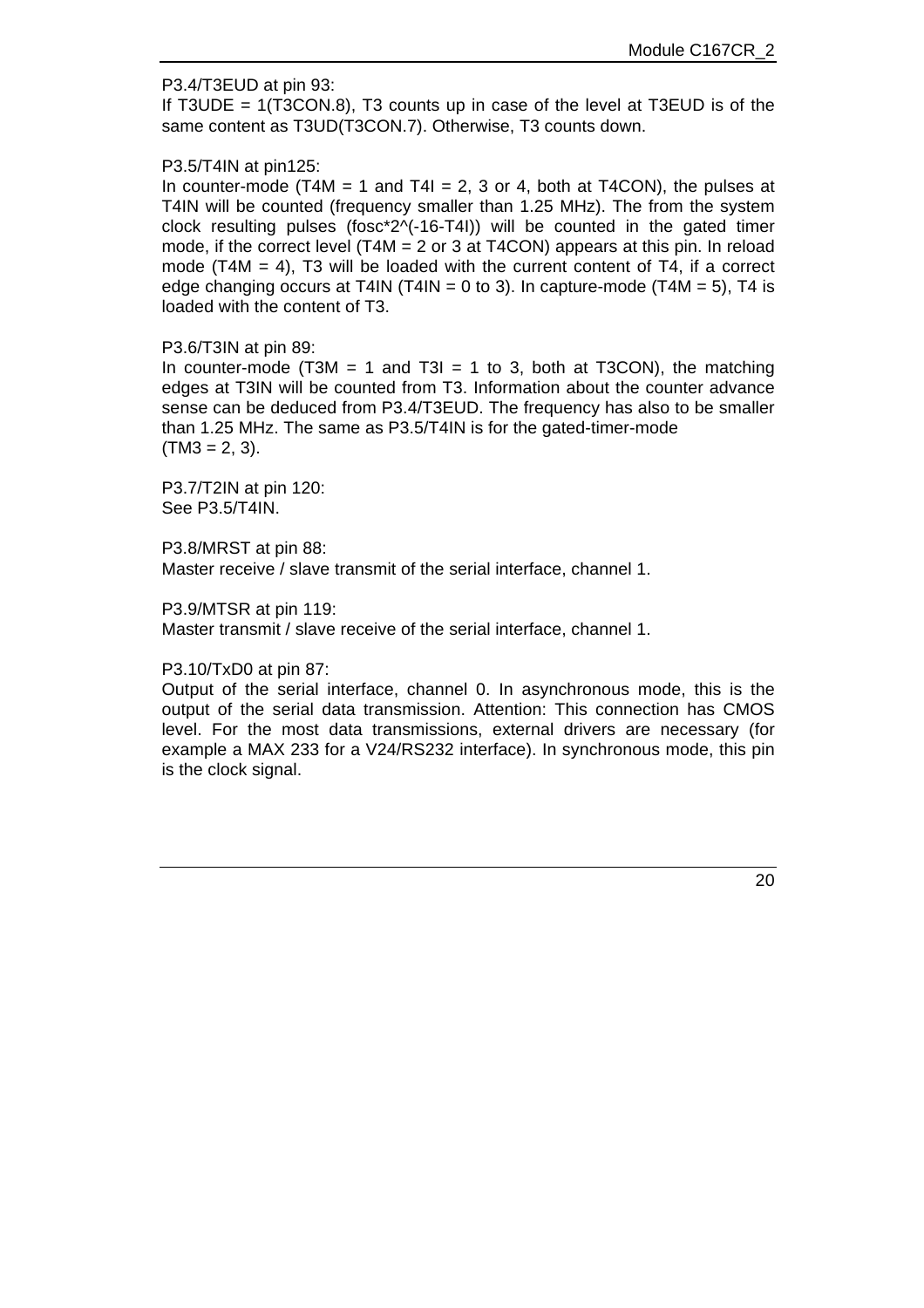P3.11/RxD0 at pin 118:

Input of the serial interface channel 0. In synchronous mode, this is the data input as well as the data output. For informations about levels and formats, see P3.10/TxD0.

#### P3.12/-BHE/-WRH:

Because this signal is internal used, it has to be set to an output with high level and to be activated in the SYSCON register with one of the first instructions. It's only available at the pin strip J1 and not at the Berg connector. See write enable -WRL (in chapter "5.3 Control signals") .

## P3.13/SCLK at pin 86:

Master clock output / slave clock input of the synchronous serial interface, channel 1.

## P3.14:

Through lack of pins at the package of the Siemens C167CR, this port is not available.

P3.15/CLKOUT at pin 117: See clock output CLKOUT.

# **5.8 Port 4**

P4.0/A16 to P4.3/A19: This are the internal used, higher addresses A16 to A19.

P4.4/A20 at pin 84:

This pin can be used as a bidirectional I/O port, because address A20 is not used.

P4.5/A21/CAN\_RXD(CANL) at pin 115:

For the Siemens C167CR, the port P4.5 is the RxD signal of the integrated CAN-controller. As an option, the module can be equipped with a CAN driver 82C250. In this case, the pin 115 feeds the signal CANL instead of the signal CAN\_RxD.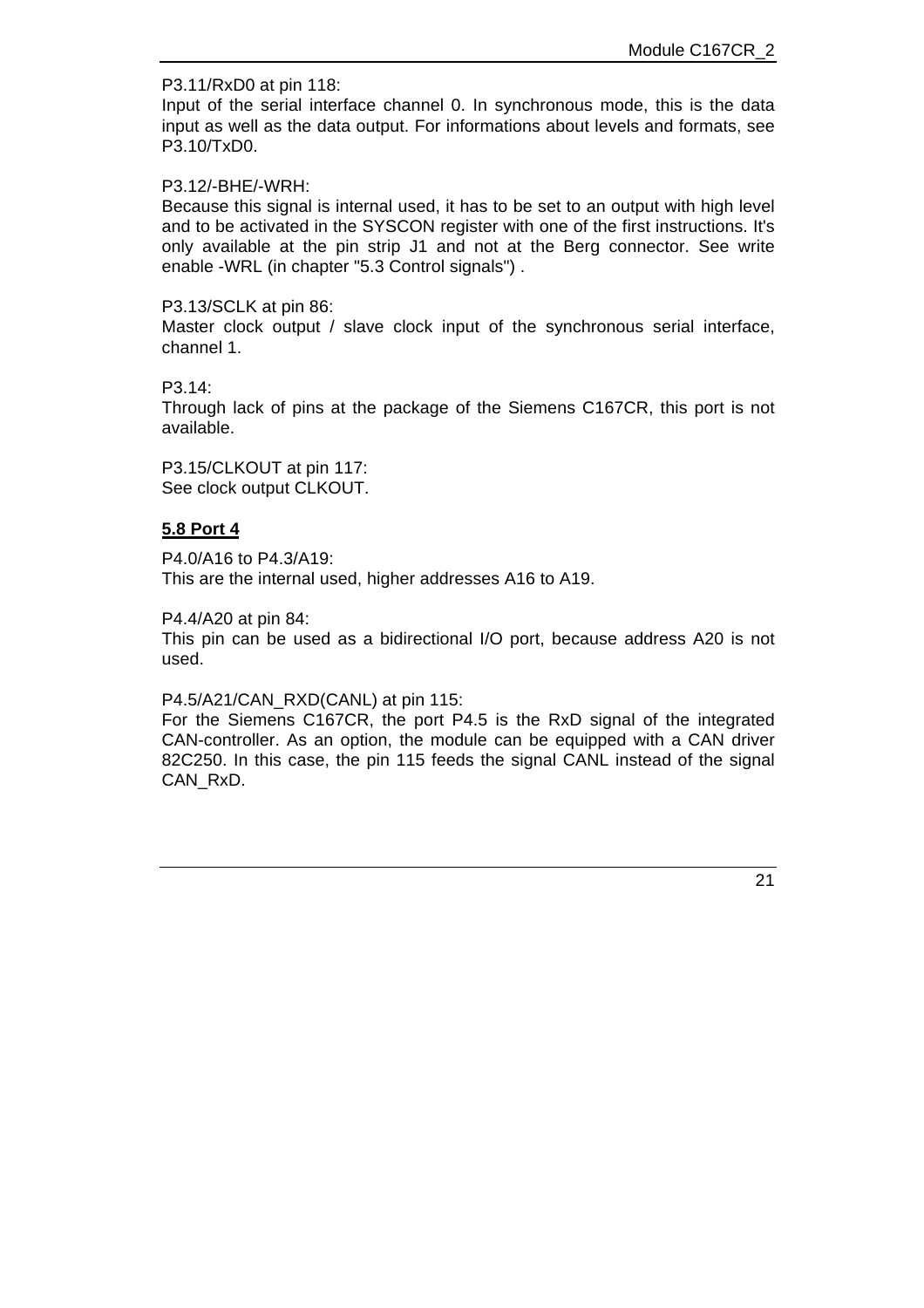#### P4.6/A22/CAN\_TXD(CANH) at pin 83:

For the Siemens C167CR, the port P4.6 is the TxD signal of the integrated CAN-controller. As an option, the module can be equipped with a CAN driver 82C250. In this case, the pin 83 feeds the signal CANH instead of the signal CAN\_TxD.

P4.7/A23 at pin 114:

This pin can be used as a bidirectional I/O port, because address A23 is not used.

## **5.9 Port 5**

Port 5 is either a CMOS input-port with Schmitt trigger function or the input to a 16-channel multiplexer for the analog/digital-converter. The digital levels of these inputs can be read at register P5. The multiplexer is programmed via the Bits ADCH (in ADCON). Via ADDAT, you get the channel number in the upper 4 Bits which matches with the result. The availability of a result is signaled through ADCIC and errors through ADEIC. See also VAGND and VAREF (chapter 5.2 Power Supply) fore more information.

## **5.10 Port 6**

P6.0/-CS0 to P6.3/-CS3:

This are the internal used , free programmable chip-select outputs (see chapter "6. Memory mapping").

P6.4/-CSEXT at pin 103: See chip-select external (in chapter "5.3 Control signals").

P6.5/-HOLD at pin 13: Because the signal -HOLD is not used, this connection can be used as a bidirectional I/O port.

P6.6/-HLDA at pin 46: Also the signal -HLDA is not used - so this connection can be used as a bidirectional I/O port.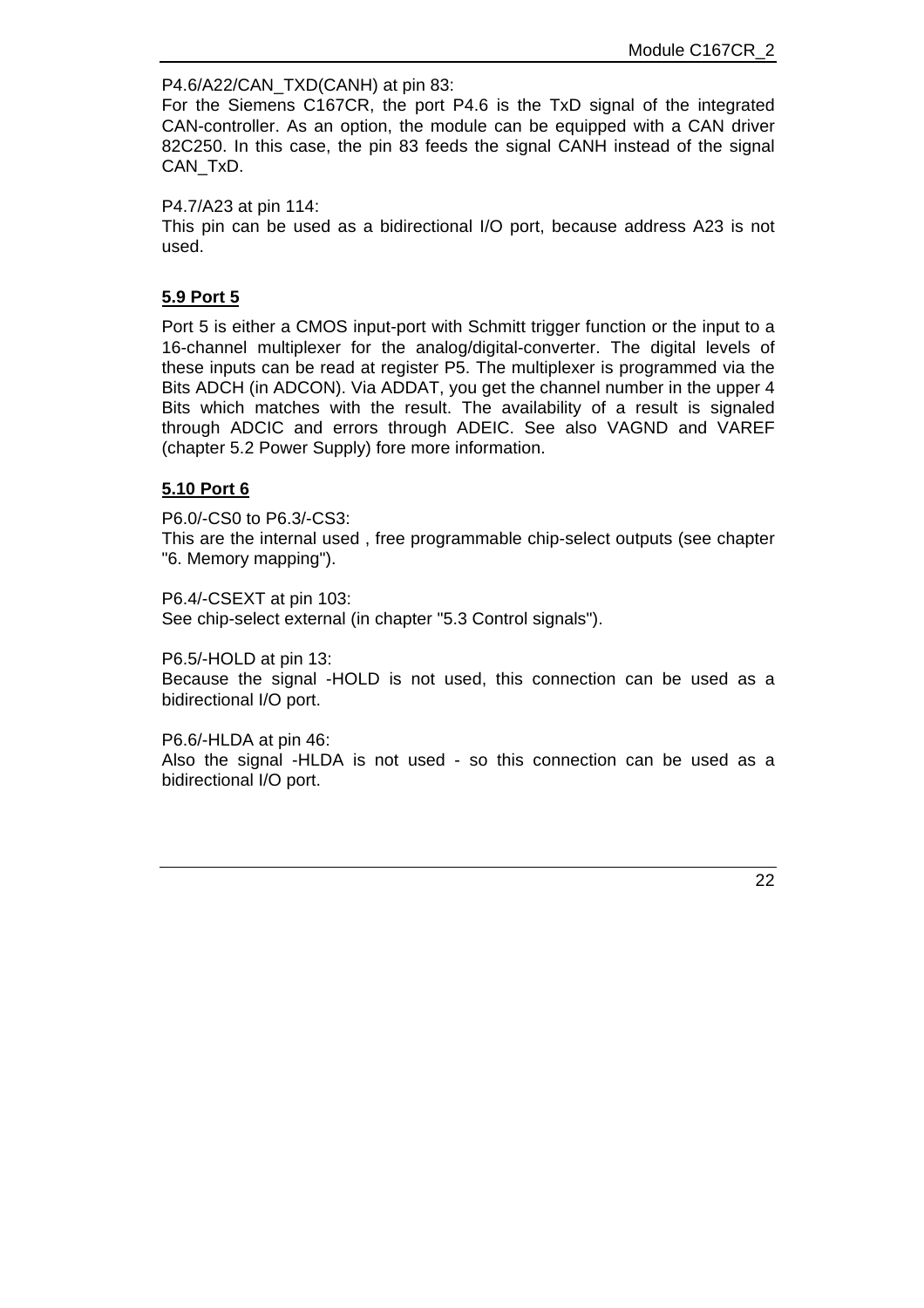P6.7/-BREQ at pin 14: Because the signal -BREQ is not used, this connection can be used as a bidirectional I/O port.

#### **5.11 Port 7**

P7.0/POUT0 to P7.3/POUT3:

This is a bidirectional I/O port, which can additionally be used as a pulse-width output.

P7.4/CC28IO to P7.7/CC31IO:

This is a bidirectional I/O port, which is additionally connected with the capture compare unit.

## **5.12 Port 8**

P8.0/CC16IO to P8.7/CC23IO:

This is a bidirectional I/O port, which is additionally connected with the capture compare unit.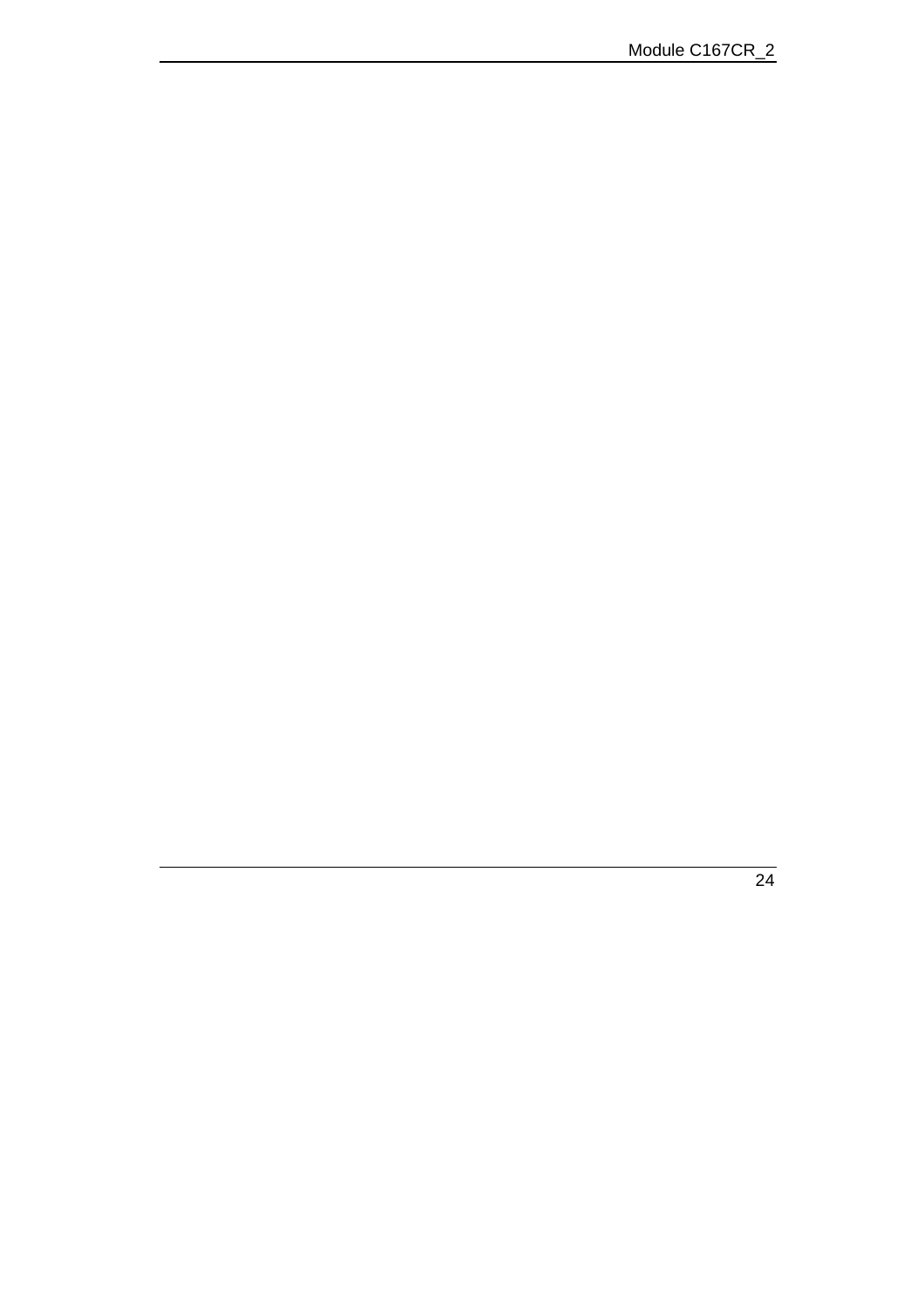# **6. Memory Mapping**

The memory mapping is determined via the free programmable chip select outputs of the Siemens C167CR. The chip select signals on the module are reserved as follows; **the address ranges are only suggestions:**

| <b>Address range</b> | <b>Chip select</b> | <b>Bus width</b> | <b>Function</b>                      |
|----------------------|--------------------|------------------|--------------------------------------|
| 40 FFFF              |                    |                  | -CSEXT for 64<br>kByte               |
|                      | $-CS4$             | 8 Bit            | external periphery                   |
| 40 0000              |                    |                  |                                      |
| <b>20 1FFF</b>       |                    |                  |                                      |
|                      | $-CS3$             | 8 Bit            | UART, 4 kByte                        |
| 20 1000              |                    |                  |                                      |
| <b>20 OFFF</b>       |                    |                  |                                      |
|                      | $-CS2$             | 8 Bit            | RTC, 4 kByte                         |
| 20 0000              |                    |                  |                                      |
| 1F FFFF              |                    |                  |                                      |
|                      | $-CS1$             | 16 Bit           | RAM up to 1Mbyte                     |
| 10 0000              |                    |                  |                                      |
| OF FFFF              |                    |                  |                                      |
|                      | $-CS0$             | <b>16 Bit</b>    | <b>EPROM</b><br>(Flash-)<br>up<br>to |
| 00 0000              |                    |                  | 1 MByte                              |

After a reset, the CPU fetches the first instruction from address 0. Because only the chip select signal -CS0 is active after a reset, the Flash-EPROM will be detected at this address. If there is a program in the EPROM, it will automatically be started after a reset.

To use the PEC, you have to use the internal RAM or the XRAM, because the EPROM is mapped into the first segment of the memory.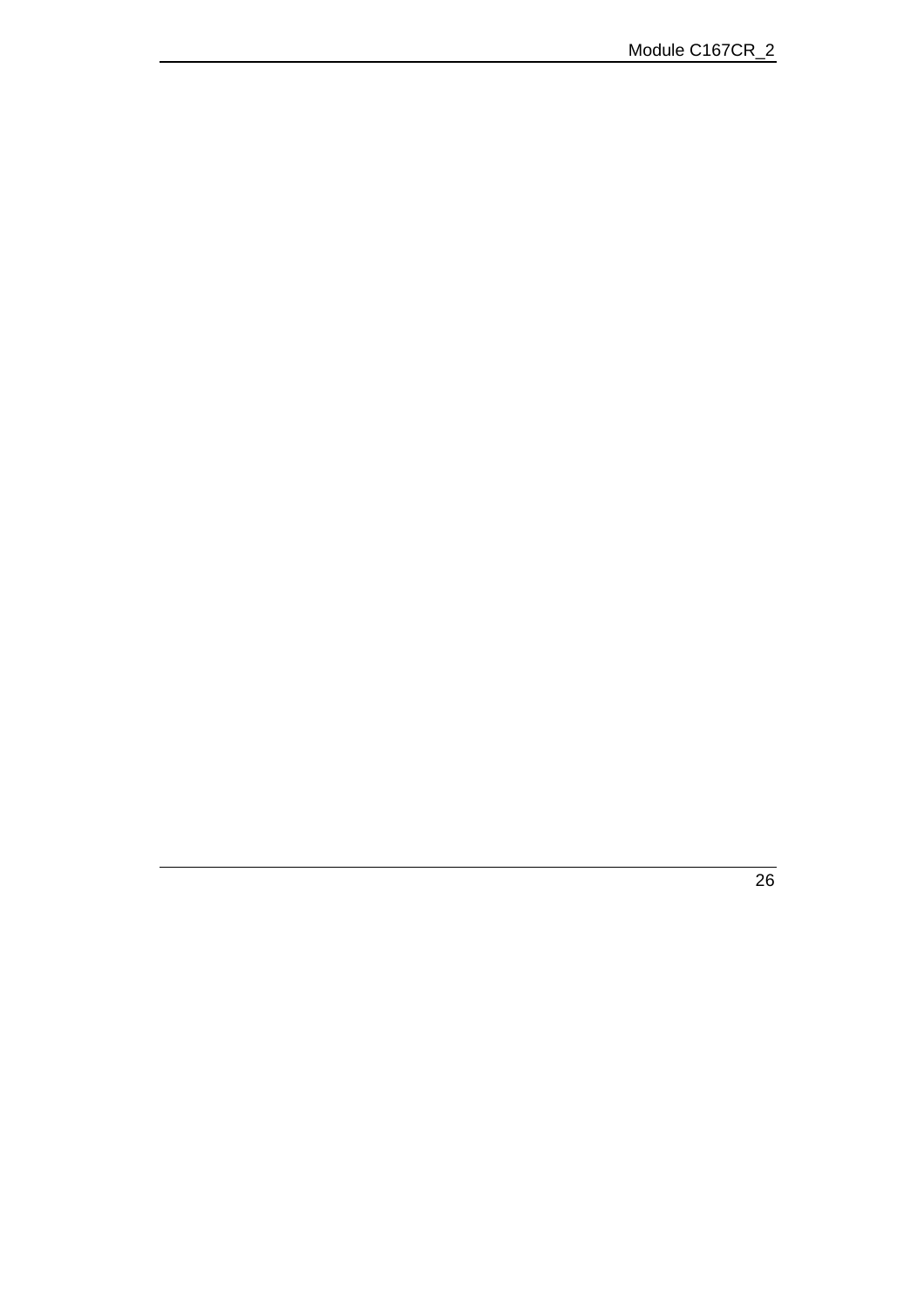# **7. Bootstrap Function**

The Siemens C167CR has a built-in Bootstrap Loader, which provides a mechanism to load the startup program, which is executed after reset, via the serial interface. The Bootstrap Loader moves code/data into the internal RAM. Therefore it's possible to load a small program into the internal RAM and start it afterwards. It may be used to load the complete application software into ROMless systems, to load temporary software into complete systems for testing or calibration, or it may also be used to program Flash devices.

The Siemens C167CR enters Bootstrap Loader Mode, if pin P0L.4 is sampled low at the end of a hardware reset. In this case, the built-in Bootstrap Loader is activated independent of the selected bus mode. The Bootstrap Loader code is stored in a special Boot-ROM, no part of the standard mask ROM or Flash memory area is required for this.

(See "C167 User's Manual")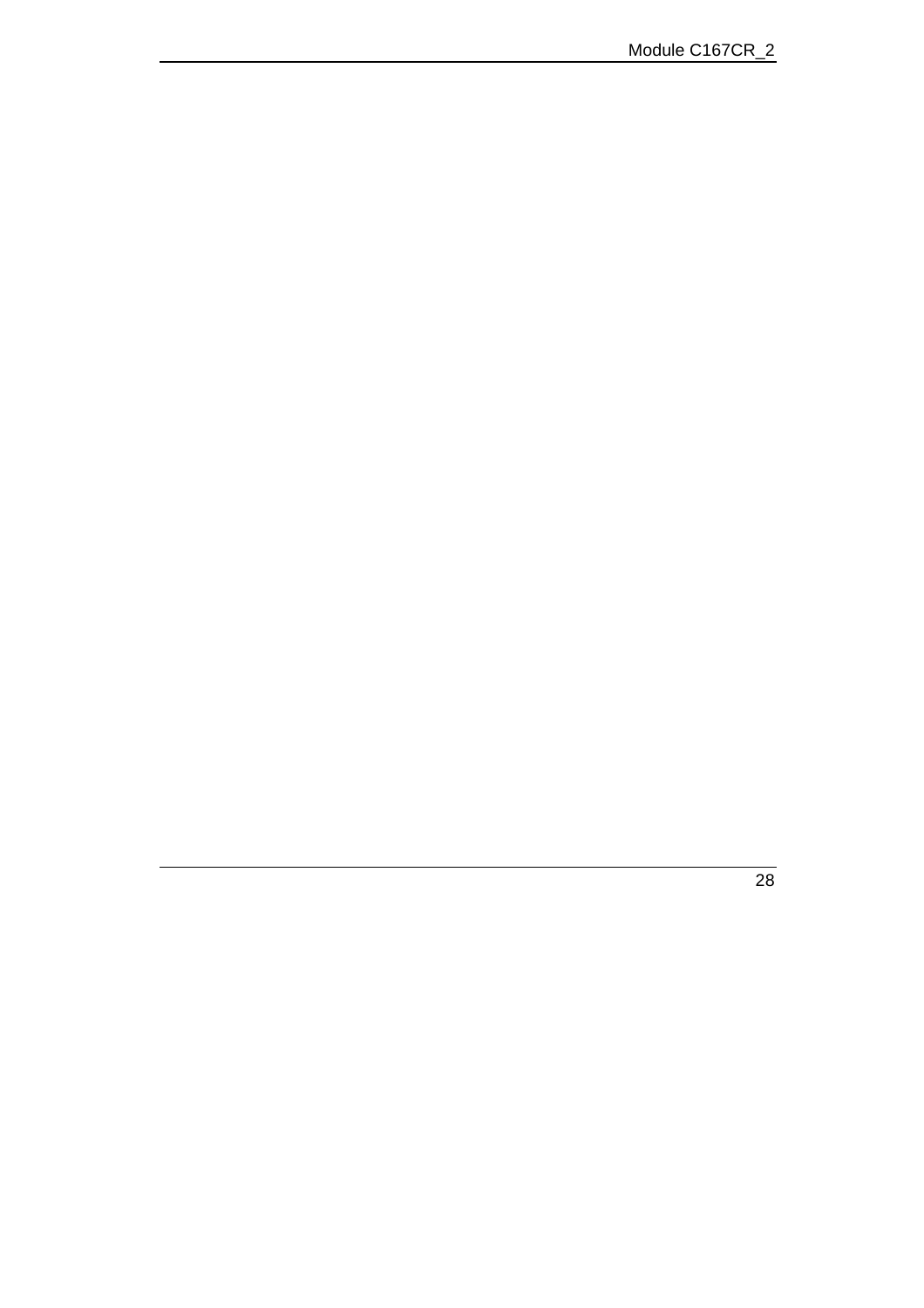# **8. Evaluation Board EVA167**

# **8.1 Features of the Evaluation Board EVA167**

Features :

- Power supply by delivered power plug 220VAC/5VDC
- interface cable for the COM port on your PC
- Reset switch
- Lithium battery for RAM, 3V
- Two mounted RS232 and one CAN-driver
- frontal DSUB9 connector for the first RS232 interface (without handshake)
- frontal DSUB9 connector to interface to the CAN-Bus with transfer rates up to 1MBit/s
- 10-pin connector for the second serial interface (with RTS-CTS handshake)
- Jumper for BOOTSTRAP enable
- pluggable LED-row on port P2.0 to P2.7, inclusive power-on display
- pluggable DIP-switch on port P8.0 to P8.7
- pads and fastening-holes for a DIN 41612 plug

All connections of the module are as pads available on the evaluation board, and on a solder and wrap field there is enough place for further electrical groups.

In case of power failure, a high quality lithium battery will save the data in the RAM.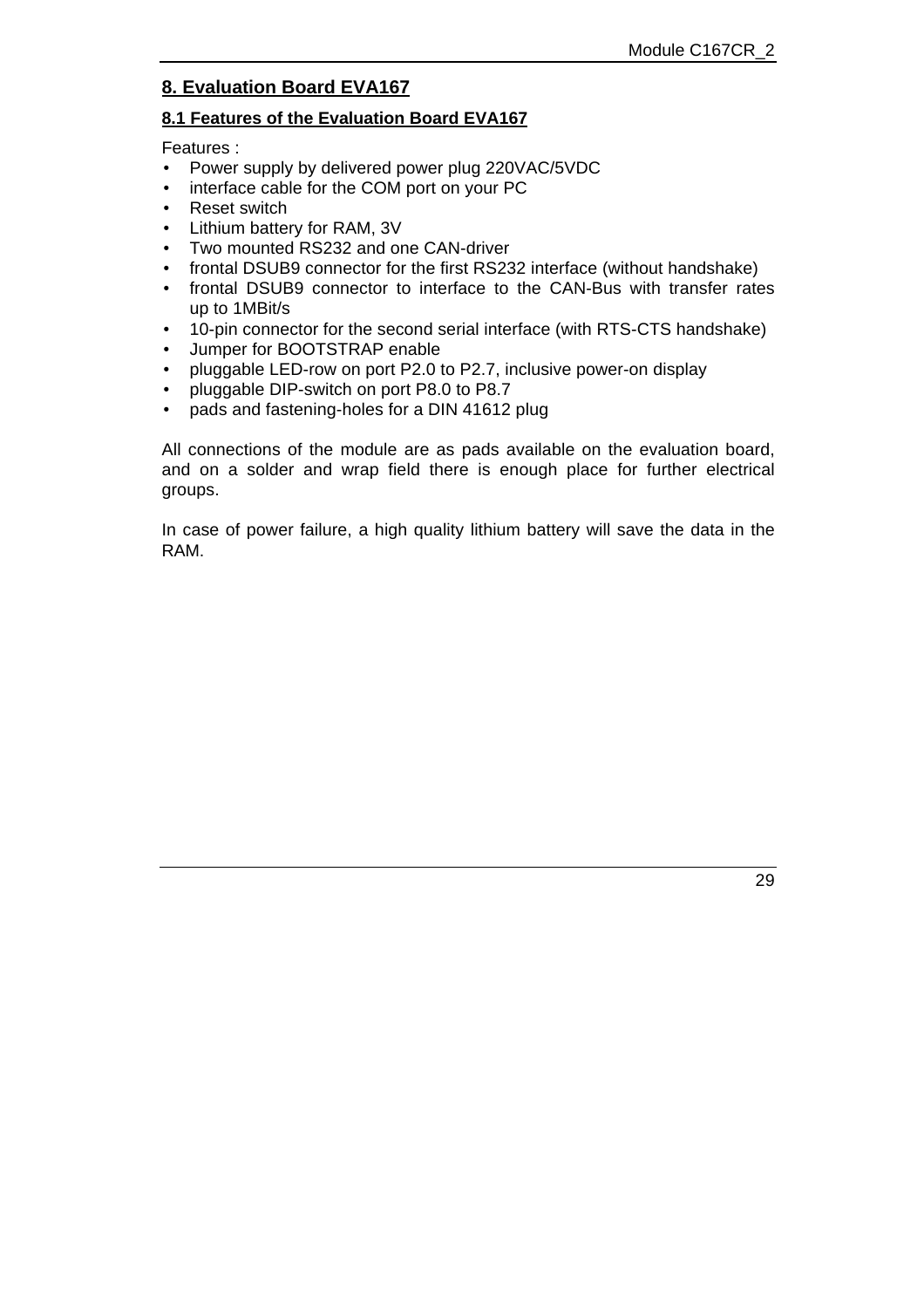# **8.2 Interfaces of the Evaluation Board EVA167**

#### **Connector X1:**

- CAN-Interface
- D-SUB, 9 pole, male

| Pin            | <b>Signal</b> |
|----------------|---------------|
| 1              | <b>NC</b>     |
| $\overline{2}$ | CAN L         |
| $\overline{3}$ | <b>GND</b>    |
| $\overline{4}$ | <b>NC</b>     |
| $\overline{5}$ | <b>NC</b>     |
| $\overline{6}$ | <b>GND</b>    |
| $\overline{7}$ | CAN H         |
| 8              | <b>NC</b>     |
| $\overline{9}$ | $VCC$ (+5V)   |

#### **Connector X2:**

- RS232 interface ASC0
- D-SUB, 9 pole, female
- no handshake

| Pin            | <b>Signal</b>    |
|----------------|------------------|
| 1              | <b>NC</b>        |
| $\frac{2}{3}$  | TXD <sub>0</sub> |
|                | RXD <sub>0</sub> |
| $\overline{4}$ | <b>NC</b>        |
| $\overline{5}$ | <b>GND</b>       |
| $\overline{6}$ | DTR <sub>0</sub> |
| $\overline{7}$ | <b>NC</b>        |
| 8              | <b>NC</b>        |
| $\overline{g}$ | <b>NC</b>        |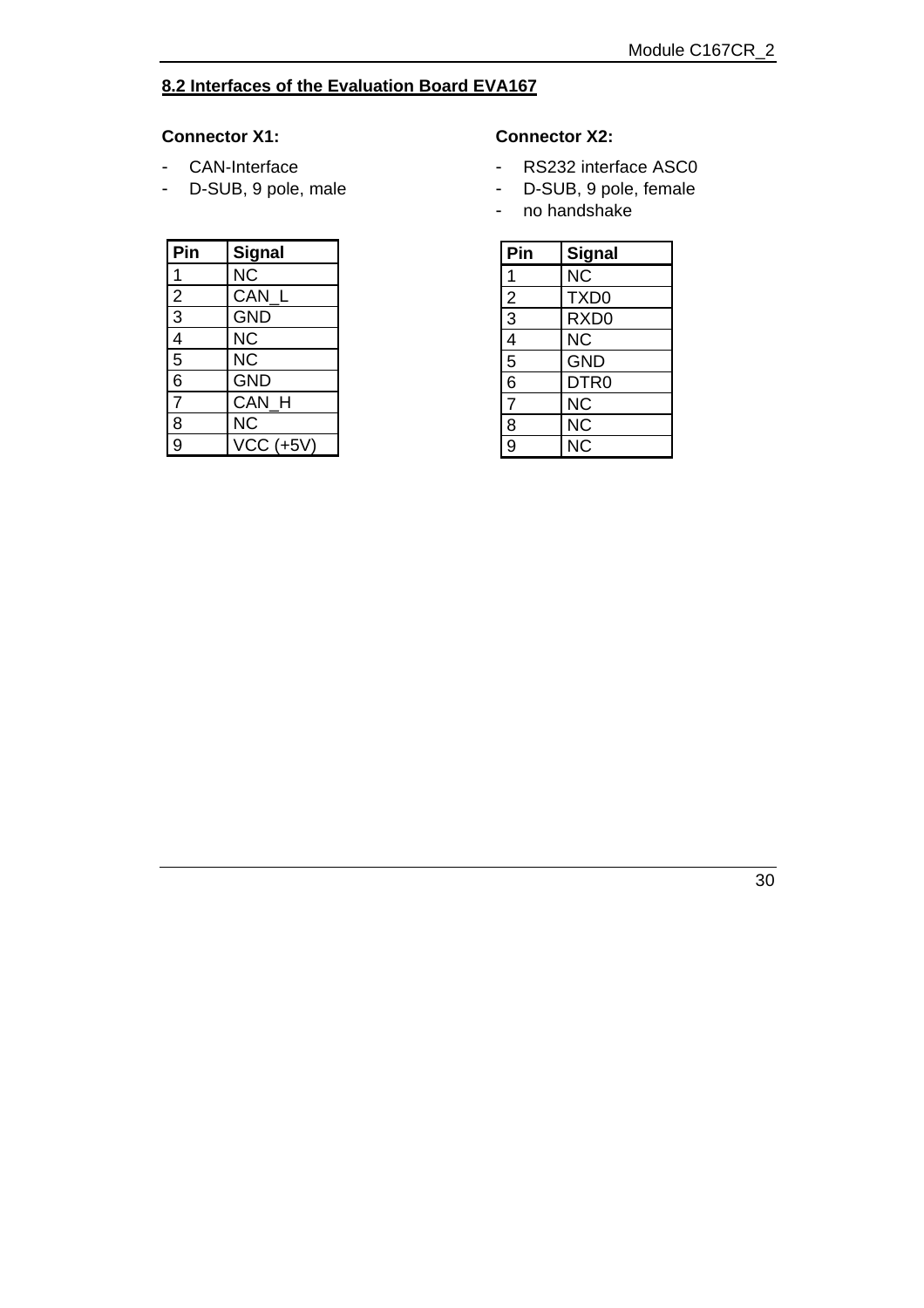## **Connector X3:**

- RS232 interface 16C550
- Berg connector, 10 pole
- handshake with RTS and CTS

| Pin            | Signal           |
|----------------|------------------|
| 1              | <b>NC</b>        |
| $\frac{2}{3}$  | DTR <sub>1</sub> |
|                | TXD1             |
| 4              | CTS <sub>1</sub> |
| $\overline{5}$ | RXD1             |
| $\overline{6}$ | RTS1             |
| $\overline{7}$ | <b>NC</b>        |
| 8              | <b>NC</b>        |
| $\overline{9}$ | <b>GND</b>       |

# **Connector X4:**

- Power 5V

| <b>Signal</b> |
|---------------|
| +5V           |
| GND           |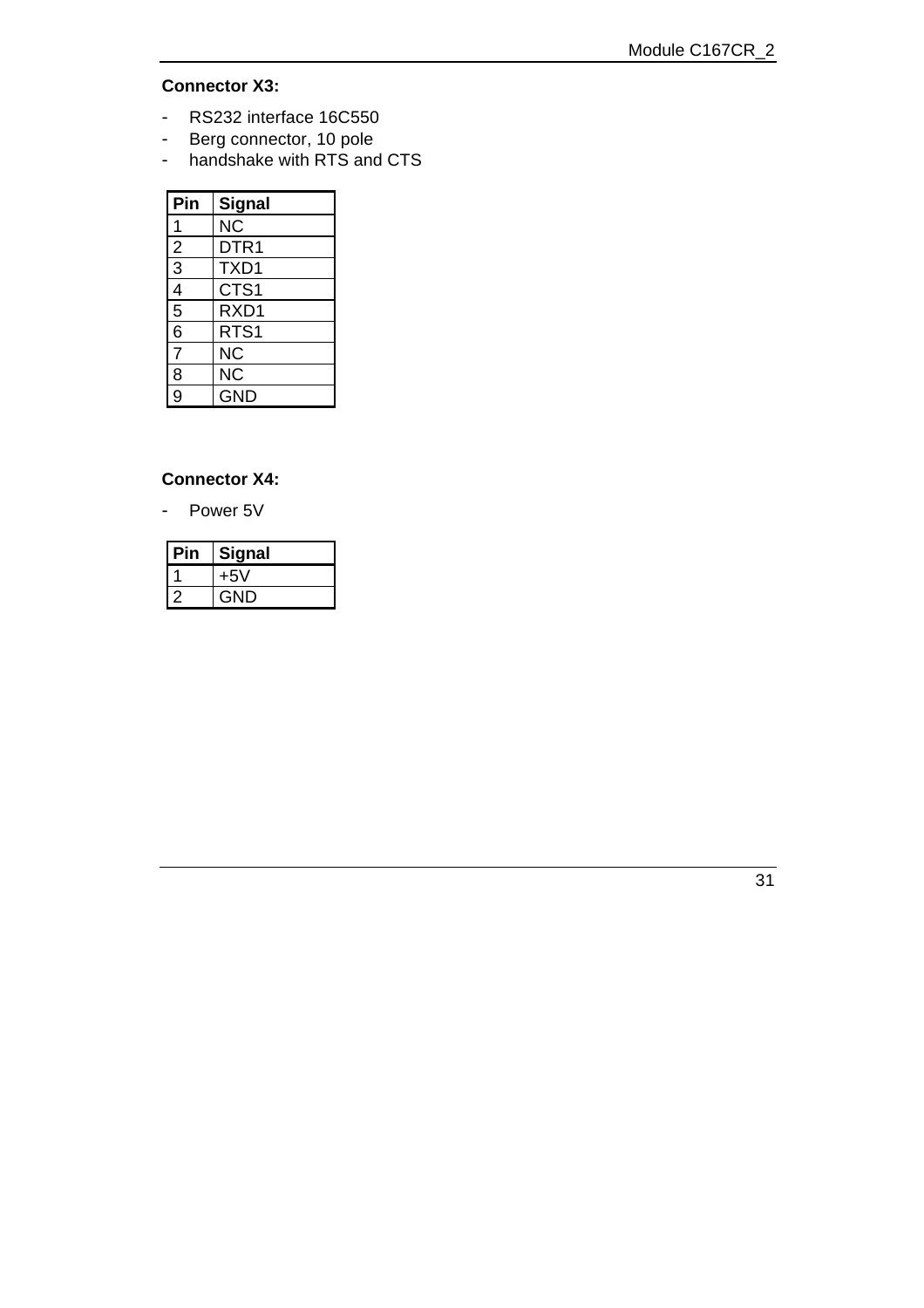# **8.3 Jumper configuration of the Evaluation Board EVA167**

Jumper configurations:

| Jumper                                                                                            | <b>Function</b>                                         |
|---------------------------------------------------------------------------------------------------|---------------------------------------------------------|
| J1, position 1-2 (closed at the Enable the use of the battery<br>side near R31)                   |                                                         |
| <b>J1</b> , position 2-3 (closed at the Disable the use of the battery<br>side near reset switch) |                                                         |
| J2, closed                                                                                        | Bootstrap Loader Mode                                   |
| J3, closed                                                                                        | Connect CAN_L with CAN_H via a                          |
|                                                                                                   | 120 $\Omega$ resistor, to get a<br>line<br>termination. |

## **8.4 Further important connections and components**

The 0Ω resistors R17 and R18 are necessary, to bring the signals CAN\_TXD and CAN\_RXD to the connector X1, if there is no CAN driver on the board.

If you want to use optocouplers to separate the CAN driver from the module, remove the  $0Ω$  resistors R29 and R30 and supply the CAN driver with an external supply voltage. Remove the  $0\Omega$  resistors R19 and R20 to connect the inputs and the outputs with the corresponding signals of the optocoupler.

The pluggable LED-row is connected with port P2.0 to P2.7, -RSTOUT and the power supply :

| 'LED                                | is connected to                    |
|-------------------------------------|------------------------------------|
| ILED1LED8                           | P <sub>2.0</sub> .P <sub>2.7</sub> |
| 'LED9                               | -RSTOUT                            |
| LED <sub>10</sub> (near dip switch) | Power supply                       |

LED1 to LED8 are on, if the corresponding port pins P2.0 to P2.7 are LOW! LED9 is on, if -RSTOUT = LOW (before the software instruction EINIT is executed). LED10 signals the supply voltage.

The pluggable DIP-switch S1 is connected with the corresponding ports P8.0 to P8.7.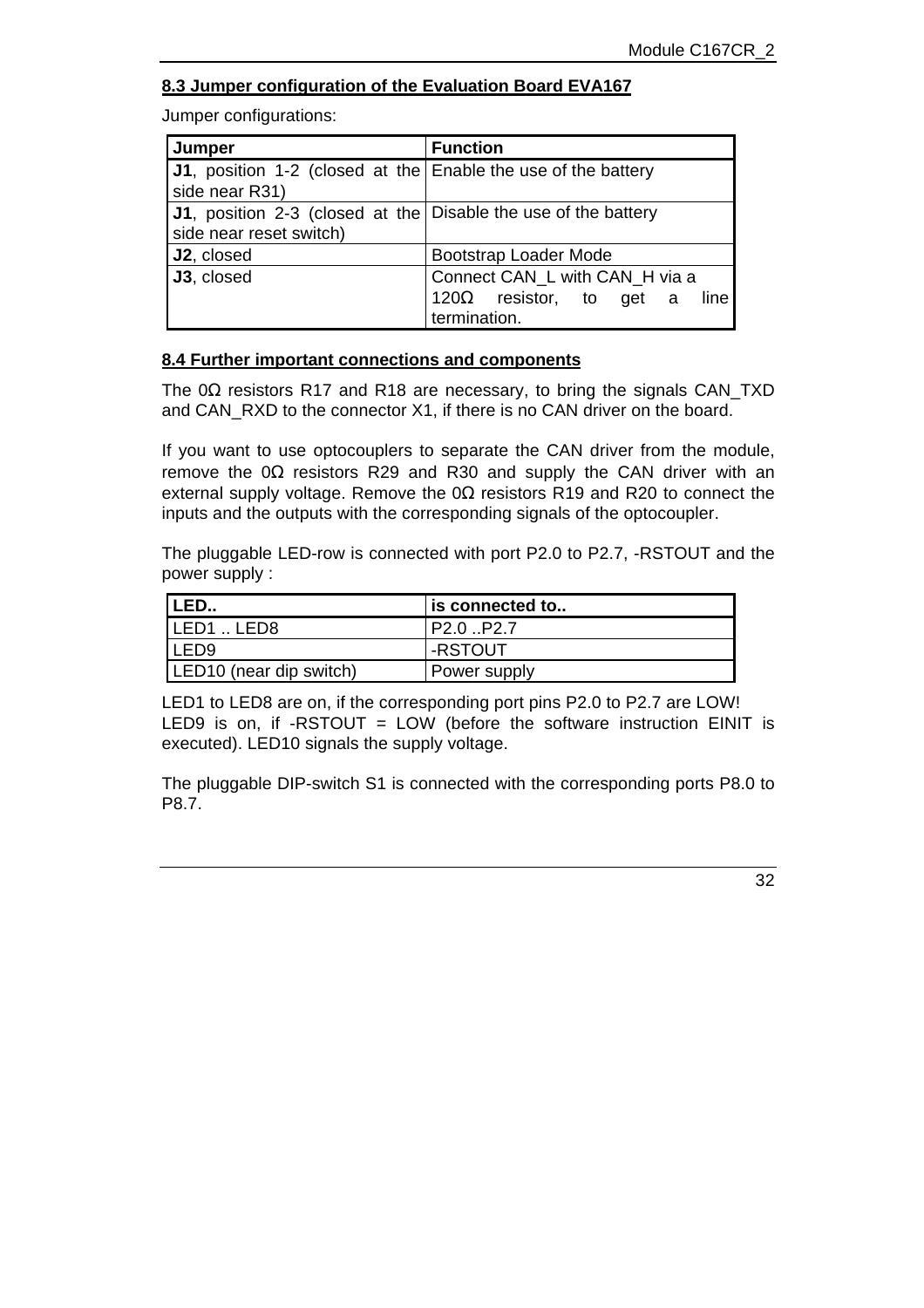# **8.5 Layout of the Evaluation Board EVA167**



Size : 100mm x160mm

33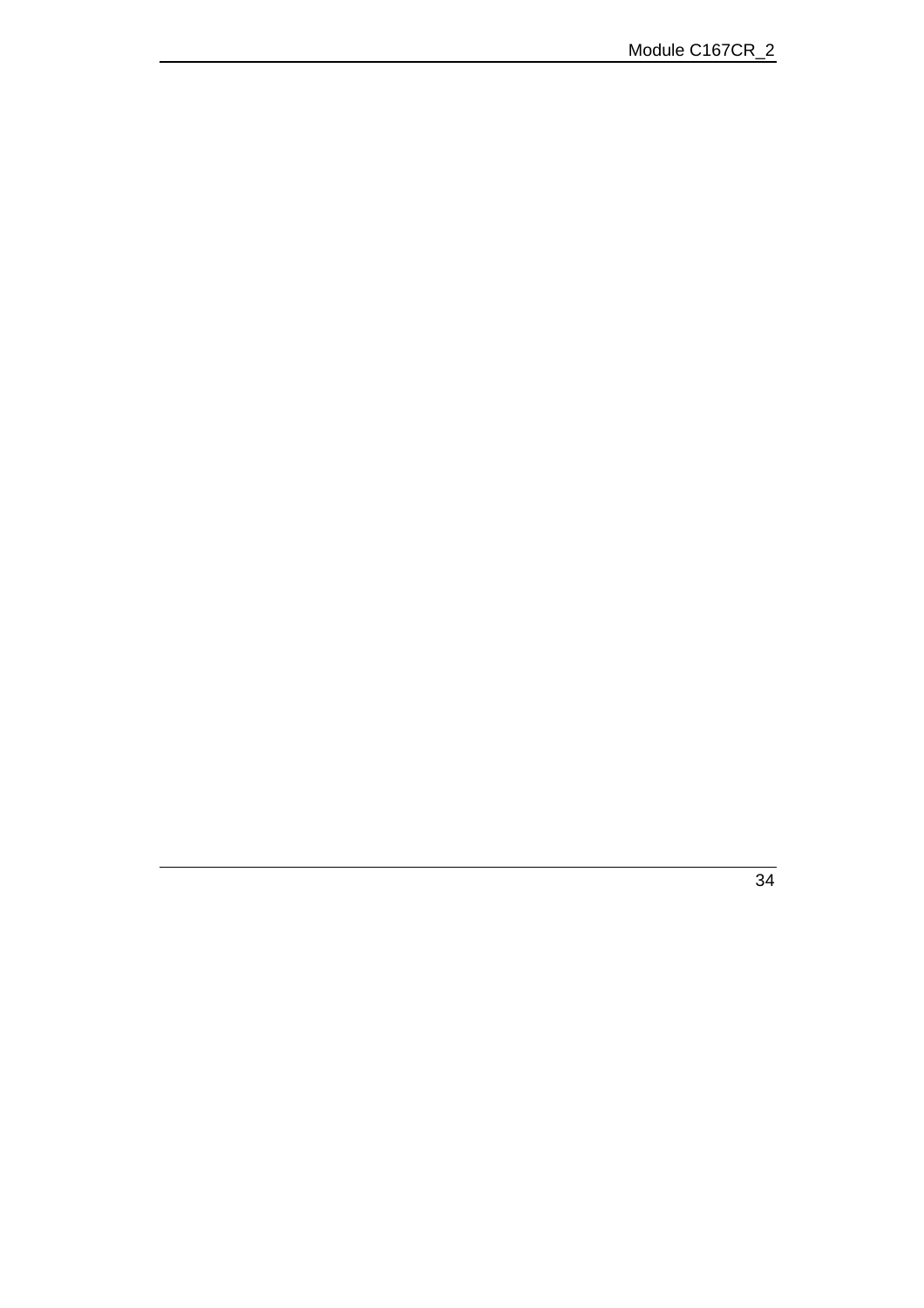# **9. Layout of Module C167CR\_2**

#### **9.1 Top View**



35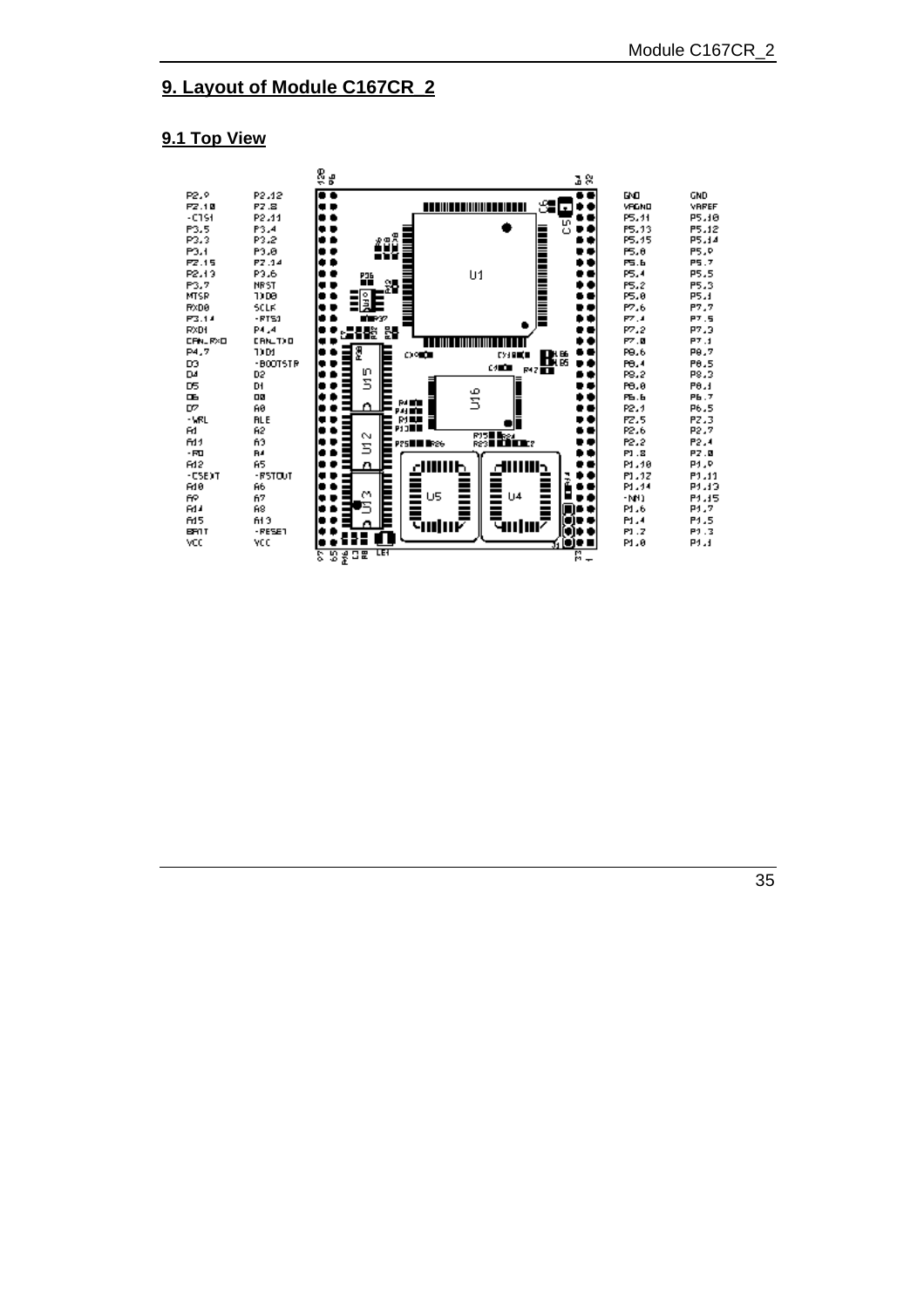#### **9.2 Bottom View**

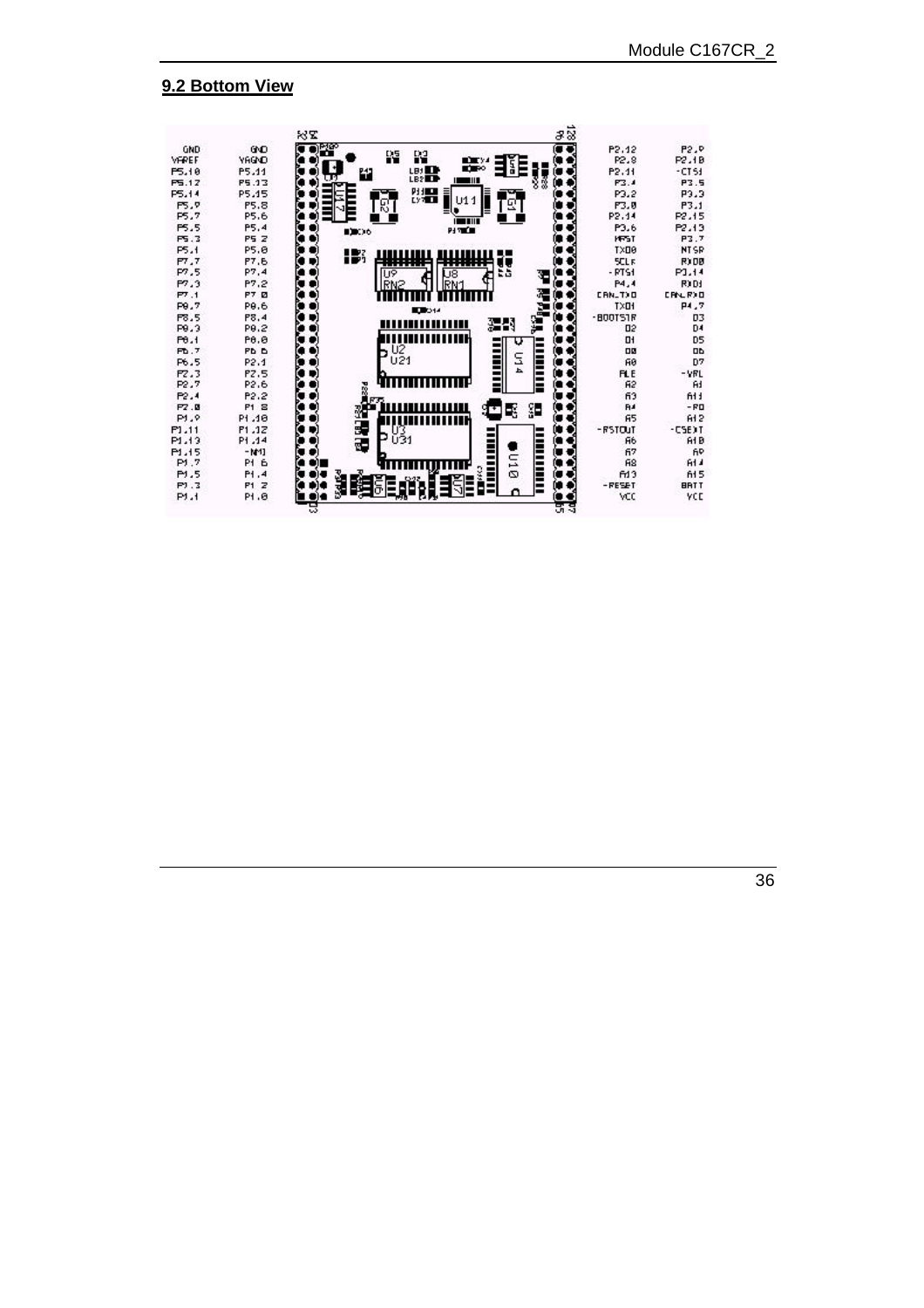# **9.3 Dimensions**

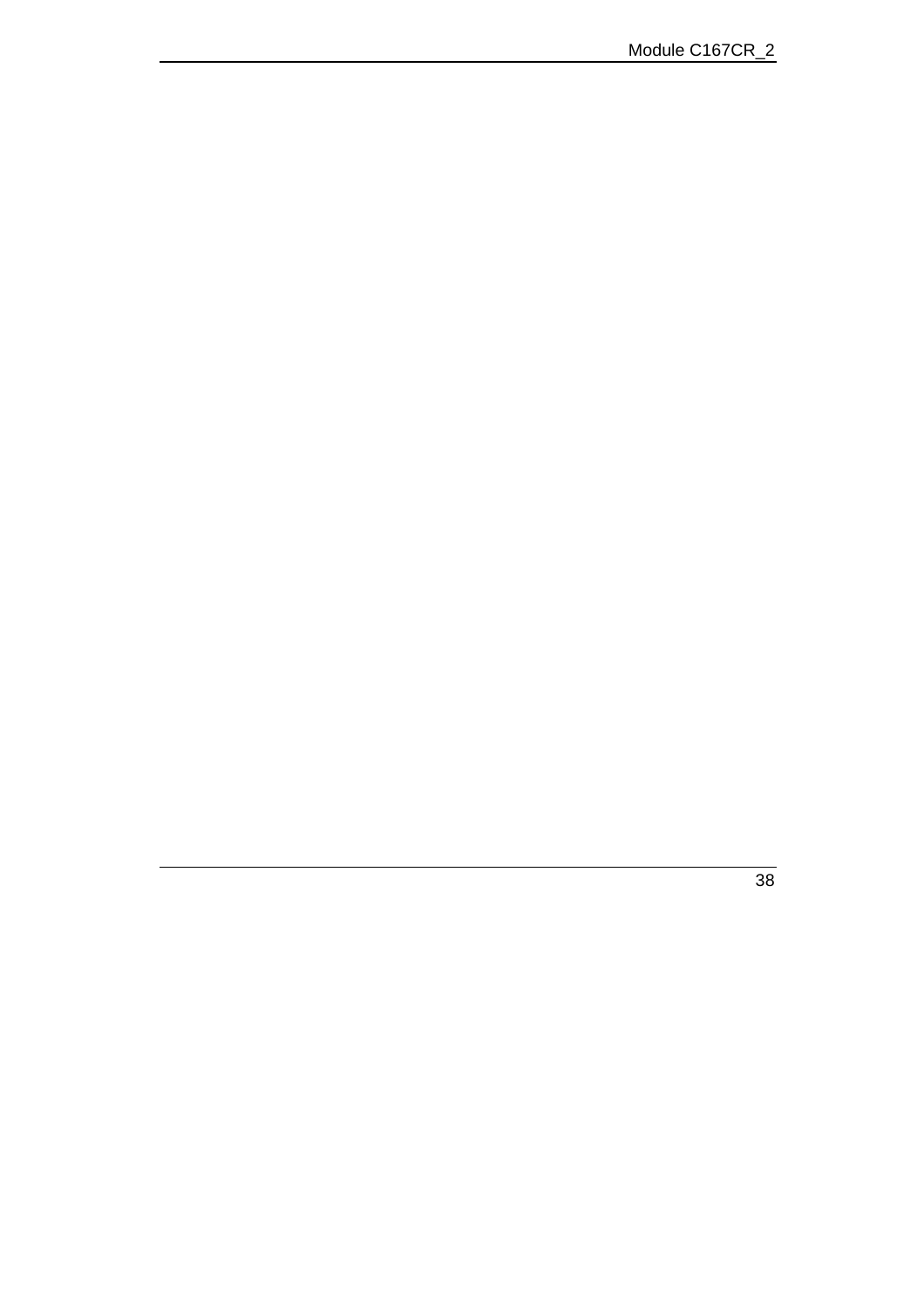# **10. Software**

# **10.1 Keil Compiler: Adapting the monitor (version V3.x)**

It's necessary to adapt the monitor for the Module C167CR\_2, because the hardware will not work with the standard files of the Keil monitor.

After you have installed the Keil development tools (full version or demonstration version), you have just to copy the files from the Keil..\MON166 directory of your FS FORTH-SYSTEME support disk to the corresponding directories on your hard disk. Be sure the settings of paths and environments are correct (see the file ..\C166EVAL.BAT for example)!

It's recommended to install the Keil software into the path \C166EVAL to avoid modification of the path names.

To adapt the monitor, see ..\MON166\README2.TXT.

If you want to use the bootstrap loader, use the following invocation:

"INSTALL FOR7 0 100 102 BOOTSTRAP"

To verify the correct installation of the monitor, start the program MON166.EXE. If the system prompts:

\*\*\*\* Monitor Mode \*\*\*\*

#

everything is ok. Press F1-key to terminate the monitor program.

If you want to use monitor EPROMs, then you can use the existing binary file ..\MON166\MONFOR7.BIN from your FS FORTH-SYSTEME support disk. To program this file into Flash-EPROMs, just use the batchfile PROGFOR7.BAT. Verify the correct installation with MON166.EXE.

This adaptation is valid for the version V3.x of the Keil Compiler. It's possible, that the adaptation for higher versions are a little different. **So it's recommend to read the current text files of the FS FORTH SYSTEME support disk !**

39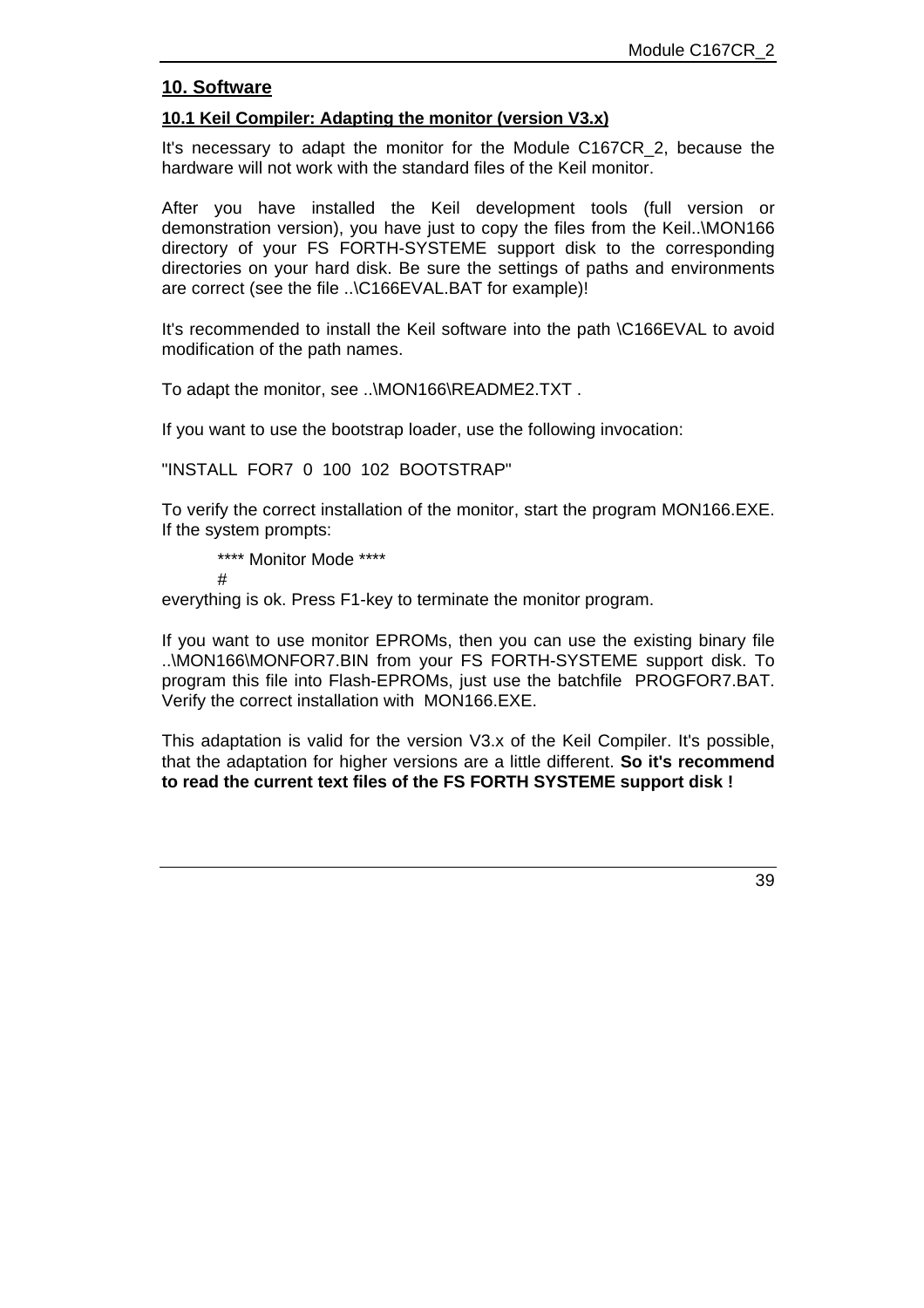#### **10.2 Keil Compiler: Further adaptations (Version3.x)**

It's recommended to copy all files from the FS FORTH-SYSTEME support disk to the corresponding directories. Especially the adapted startup file ..\LIB\STRTFOR7.A66 is needed to run the module.

The startup code is executed after processor reset and provides the startup sequence for the FS FORTH-SYSTEME Module C167CR\_2. For example, the startup code assigns the chip selects to the EPROMs of the Module C167CR\_2.

The startup object file should be linked to your application (click "Project|Compile File" in µVision-166 to generate the object file). An example is given by the ..\EXAMPLES\RTC167\RTC167.LIN file for µVision-166 (see chapter "10.3 Keil Compiler: Tools"):

rtc167.obj, \c166eval\lib\strtfor7.obj to rtc167.

This line in RTC167.LIN links and locates RTC167.OBJ and STRTFOR7.OBJ to the absolute file RTC167.

#### **10.3 Keil Compiler: Tools (version V3.x)**

The current tools (version V3.x) of the Keil Compiler are µVision-166 and dScope-166.

With  $\mu$ Vision-166 you can edit and manage complete projects. This includes the assembler, compiler, linker and the object-hex converter.

To debug your application in a Windows environment, you can use the dScope-166 debugger or the high performance PLS debugger fast-view66/WIN.

40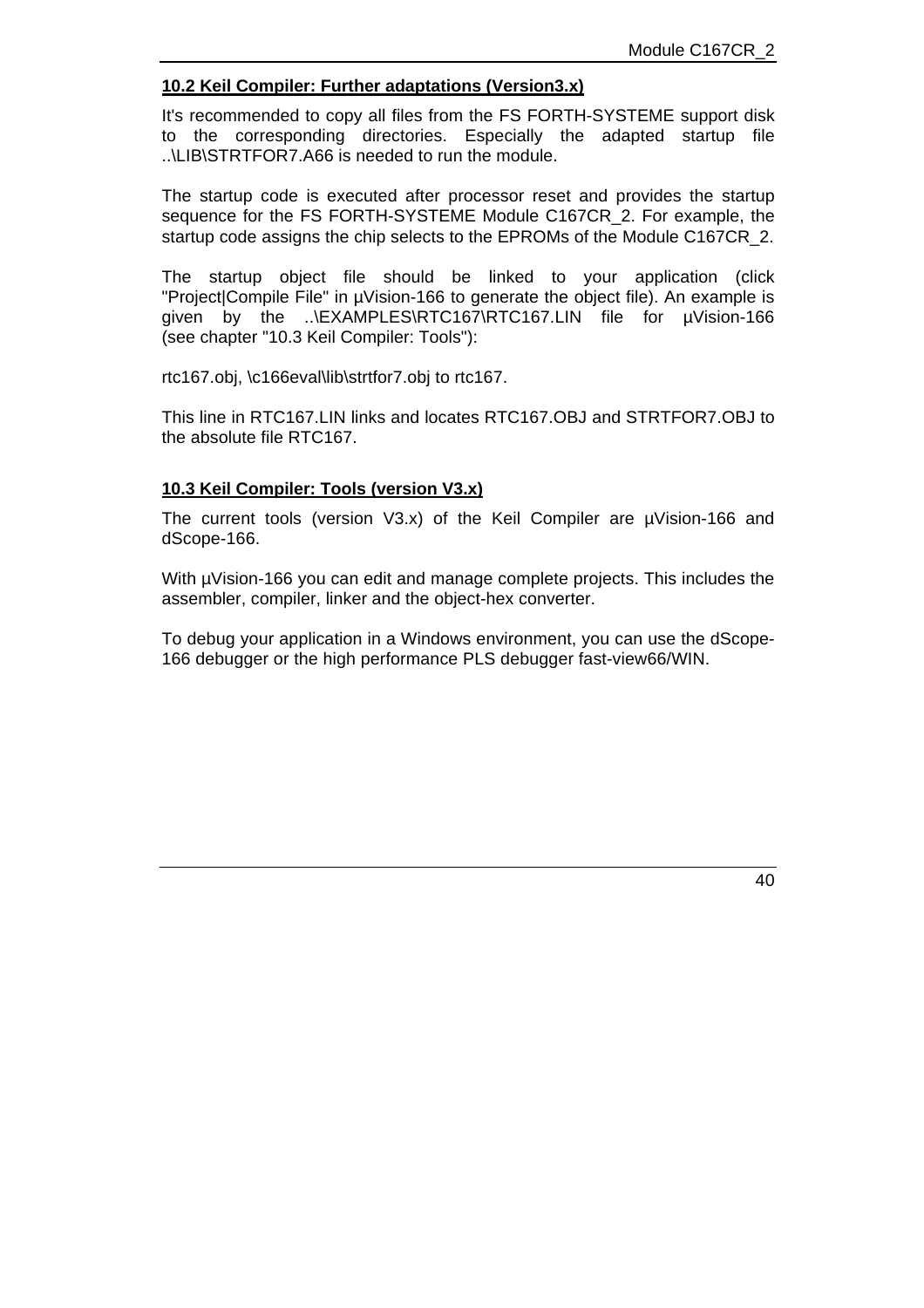## **10.4 Keil Compiler: Examples (version V3.x)**

Certainly, examples can be found on the FS FORTH-SYSTEME disk (..\EXAMPLES).

Now, we step the RTC167 example (see the chapter "4.4 Running the first program" for description):

- open µVision/166 from the Windows desktop
- click "Project|OpenProject" and open \EXAMPLPES\RTC167.UVI\RTC167.PRJ
- click the "BuildAll" button
- click the "Debug" button, dScope-166 will be started and RTC167. will automatically be loaded into the RAM of your module
- type "g" for go, the program starts
- watch the Serial I/O window, time and date should be printed

See ..\EXAMPLES\RTC167\EPROM.BAT for an example, how to generate a project (compile, link,..) and program this into the Flash-EPROM. This example is ready to use with DOS or in a DOS-Box.

#### **10.5 Tasking Compiler: Adapting the monitor (version V5.x)**

It's also necessary to adapt the Tasking monitor for the Module C167CR 2. because the hardware will not work with the standard files.

After you have installed the Tasking development tools (full version or demonstration version) you have just to copy the files from the Task..\ETC directory to the corresponding directory on your hard disk. Be sure the settings of paths and environments are correct (see ..\SETPATH.BAT for example)!

The modified TARGET.CFG file contains information about the Module C167CR\_2 for the XVW166 debugger. Now the FS FORTH-SYSTEME module can be selected in the "startup options|CPU type" of the debugger. Don't forget to choose the correct serial interface in the "Communication setup".

Attention: If you execute XVW166E.EXE, then the module is the target. For simulation, use XVW166S.EXE .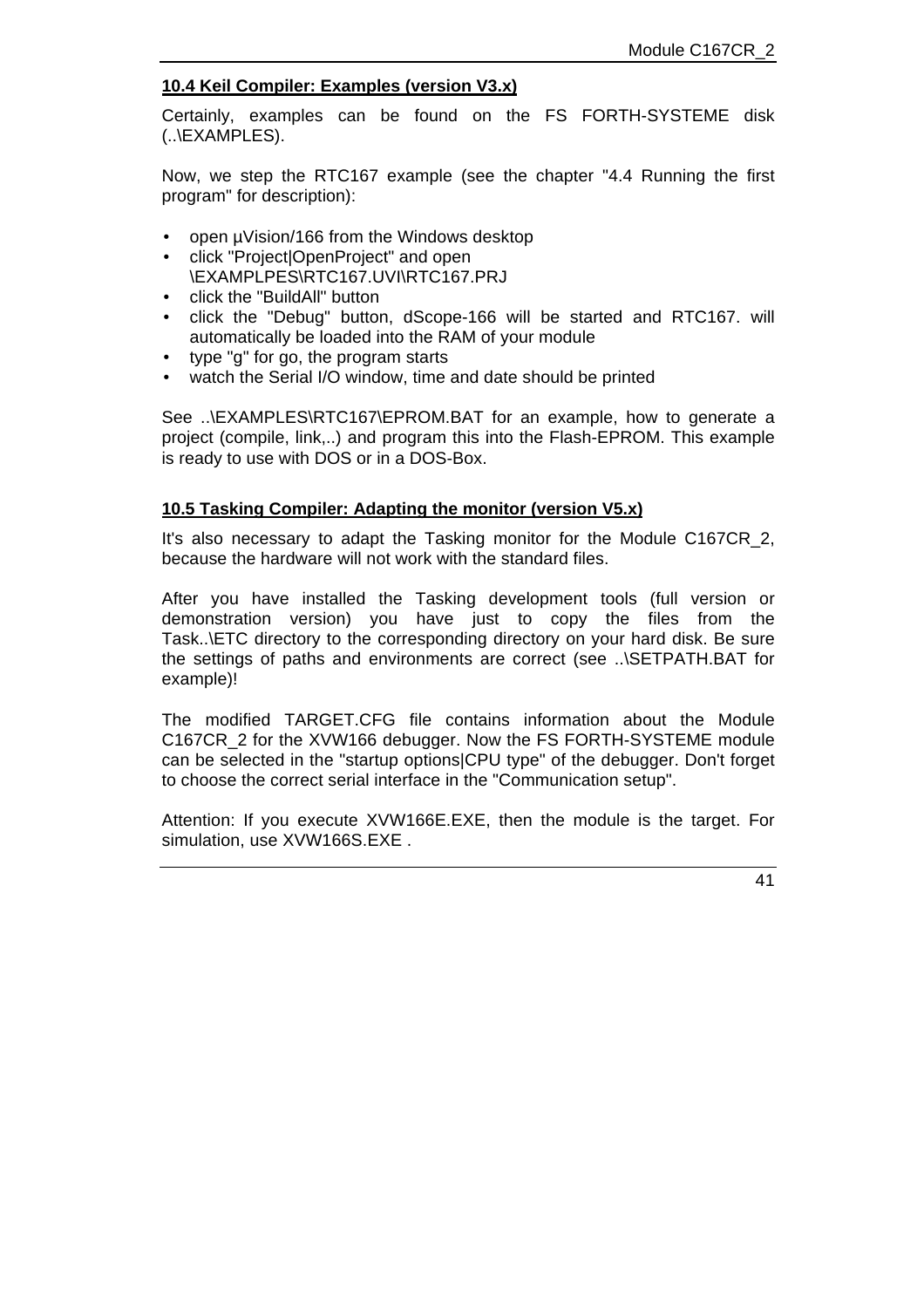This adaptation is valid for the version V5.1R0 of the Tasking Compiler. It's possible, that the adaptations for later versions are a little different. **So it's recommended to read the current text files of the FS FORTH SYSTEME support disk!**

#### **10.6 Tasking Compiler: Further adaptations (version V5.x)**

It's recommended to copy all further files from the FS FORTH-SYSTEME support disk to the corresponding directories.

Especially the adapted startup file ..\LIB\STRTFOR7.ASM is needed to run a application from the onboard Flash-EPROM. For example, the startup code assigns the chip selects to the EPROM and RAMs of the Module C167CR\_2.

The startup object file should be linked to your application. An example is given by the ..\EXAMPLES\BLINK.EPR\EPROM.BAT file on your support disk, which runs under DOS:

After the macro preprocessor has generated strtfor7.src from strtfor7.asm and the assembler made the object file, the linker is invoked:

l166 link strtfor7.obj, blink.obj ext\c166s.lib to blink.lno

The linker uses the library for the extended C167 instruction set.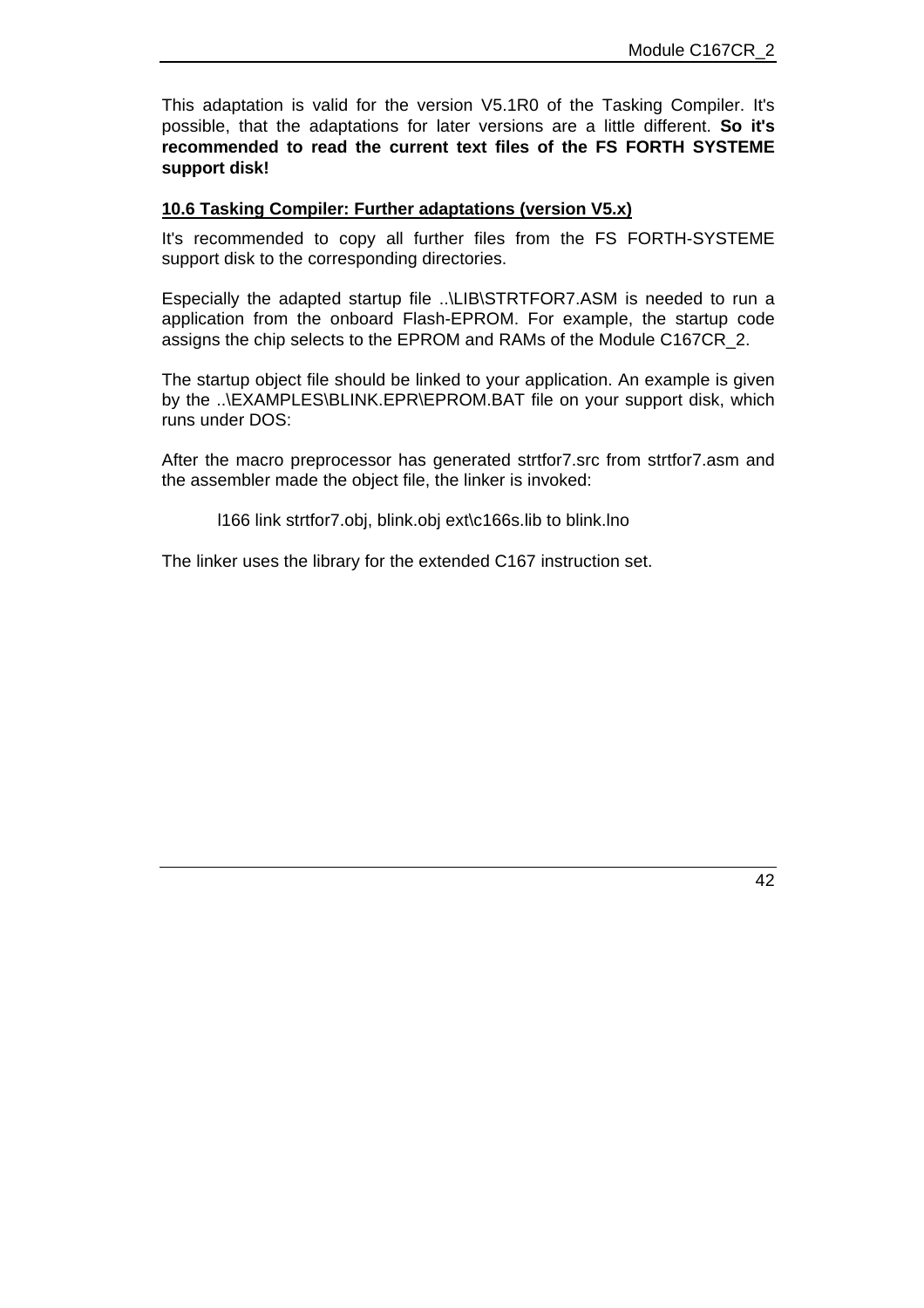## **10.7 Tasking Compiler: Tools (version V5.x)**

The important current tools (version V5.1) of the TASKING Compiler are EDE and the XVW166 debugger.

With EDE you can edit and manage complete projects. This includes the assembler, compiler, linker and the hex converter.

To debug your application in a Windows environment, you can use the XVW166 debugger or the high performance PLS debugger fast-view66/WIN.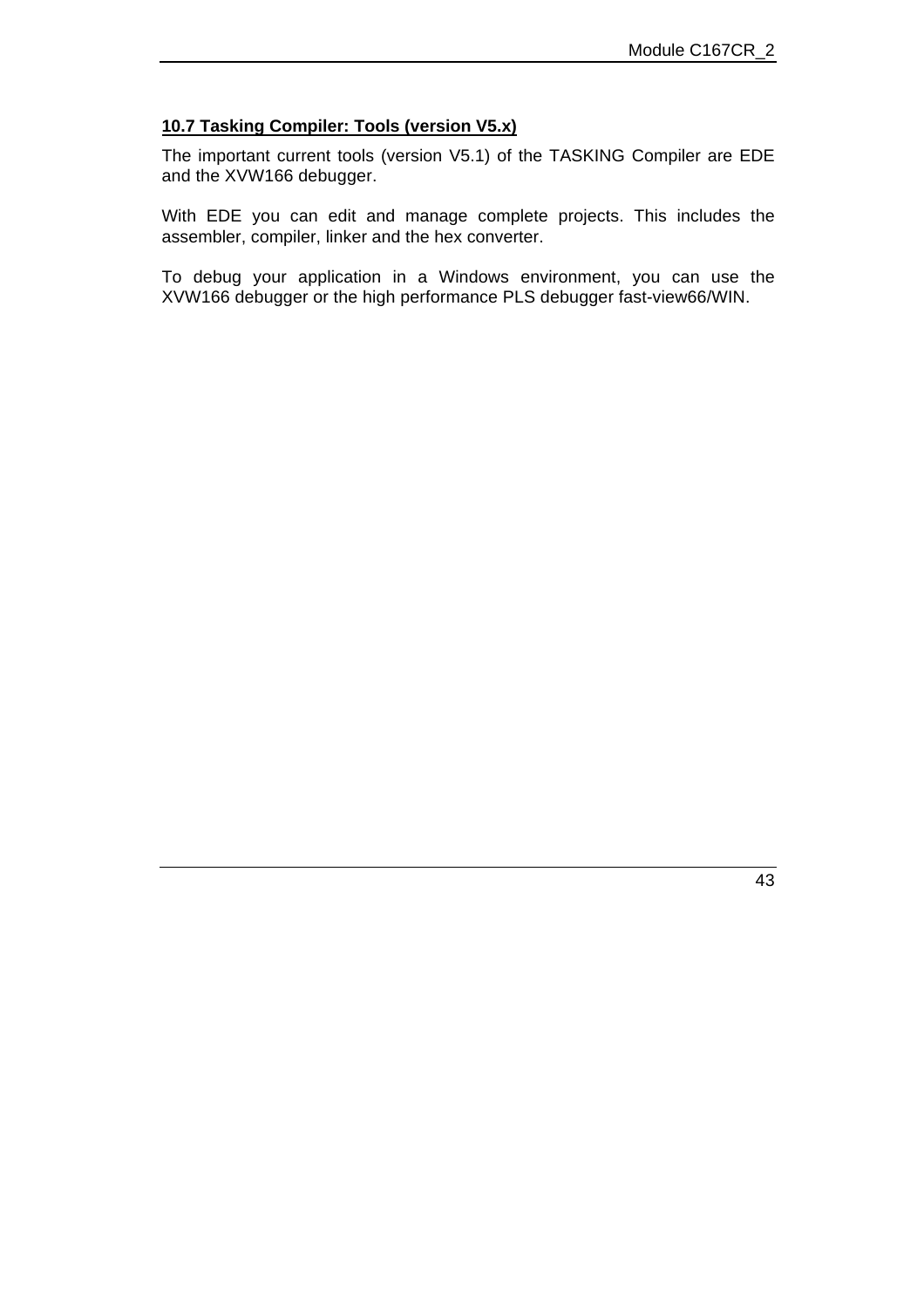#### **10.8 Tasking Compiler: Examples (version V5.x)**

Certainly, examples can be found on the FS FORTH-SYSTEME support disk (..\EXAMPLES).

See ..\EXAMPLES\BLINK.DEB\.. and ..\EXAMPLES\BLINK.EPR\.. for examples, how to generate a project (..,assemble, compile, link, locate..) in a DOS environment.

The batch file ..\EXAMPLES\BLINK.DEB\MAKEABS.BAT generates the loadable absolute file BLINK.ABS for the cross view debugger XVW166.

The batch file ..\EXAMPLES\BLINK.EPR\EPROM.BAT generates the loadable binary file BLINK.BIN and programs it with the tool FLASH166.EXE into the Flash-EPROM.

See ..\EXAMPLES\BLINK.DEB\BLINK.C and ..\EXAMPLES\BLINK.EPR\BLINK.C for program description.

The program ..\EXAMPLES\BLINK.DEB\BLINK.C sets P2.0-P2.8 alternately to high and low.

..\EXAMPLES\BLINK.EPR\BLINK.C also sets P2.0-P2.8 alternately to high and low. Besides, it shows how to use the serial interface with the Tasking C-Compiler. To use output functions like printf or putch, the empty function \_iowrite has to be filled, because the output functions use \_iowrite.

**It's recommend to look at the current files of the FS FORTH SYSTEME support disk for more examples and current informations !**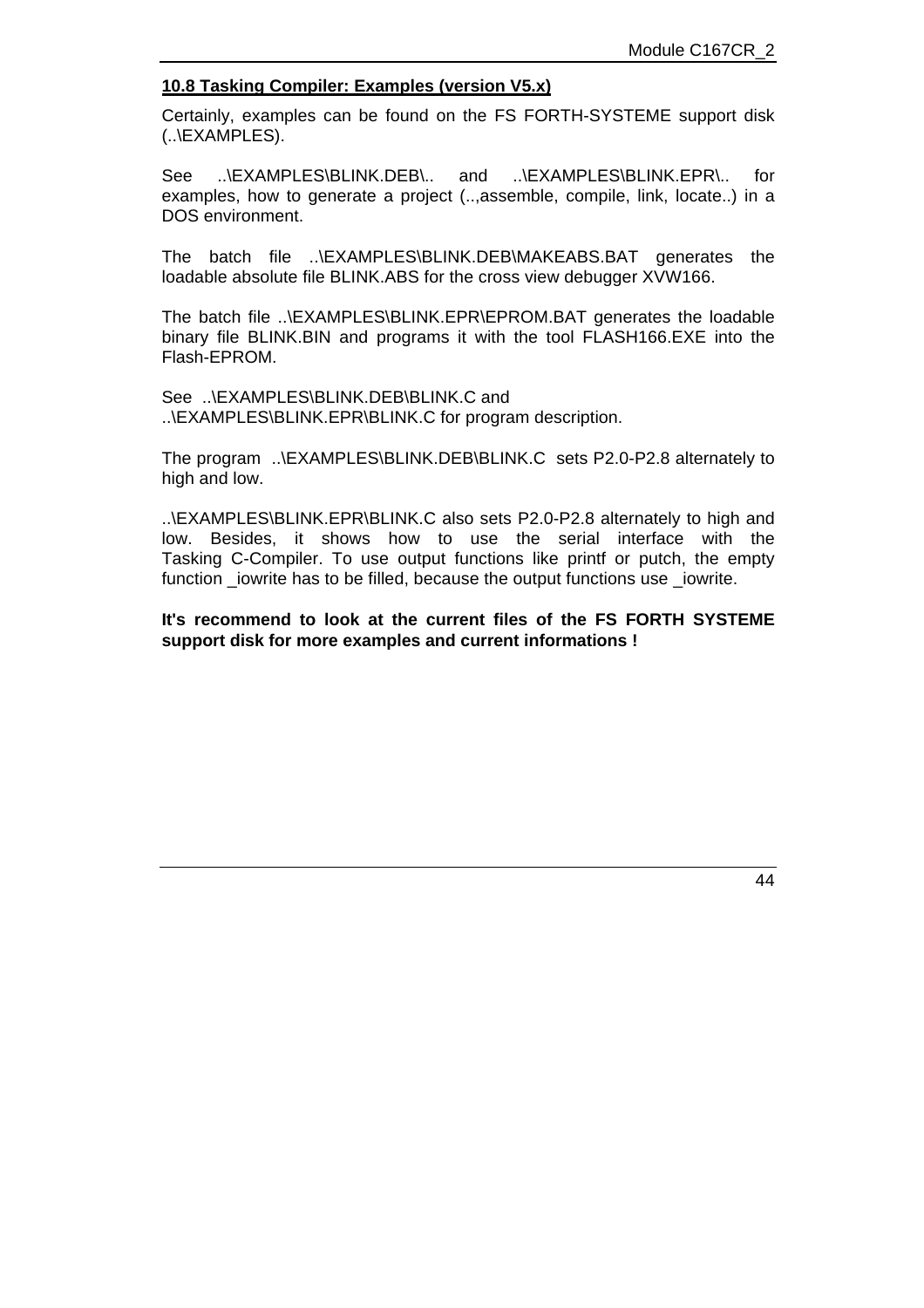# **11. Special Configurations**

# **11.1 One MByte Flash-EPROM onboard**

Optional, it's possible to run the module with an Am29F800 Flash-EPROM of the size 512k\*16-Bit instead of the Am29F400 (standard) with 256k\*16-Bit. This option should be ordered together with the Module C167CR\_2.

## **11.2 One MByte (Flash-) EPROM on the PLCC-sockets**

If you want to equip the module with 1 MByte (Flash-) EPROM, the standard configuration must be changed:

| EPROM (U4/U5)          | Size         | ∟B3 | LB4 | LB <sub>5</sub>   | LB <sub>6</sub> | R <sub>23</sub> | <b>R24</b> | R <sub>25</sub> | R <sub>26</sub> | R33 | <b>R34</b> |
|------------------------|--------------|-----|-----|-------------------|-----------------|-----------------|------------|-----------------|-----------------|-----|------------|
| Standard               | 256k*16-Bit  | v   | -   | $\checkmark$<br>⋏ | -               | $\checkmark$    | -          | Χ               |                 | Χ   |            |
| (Onboard-Fl. Enabled)  |              |     |     |                   |                 |                 |            |                 |                 |     |            |
| 2 * 29F040 on PLCC     | $2 * 512k*8$ | v   | -   | -                 |                 |                 |            | v               |                 | X   |            |
| (Onboard-Fl. disabled) |              |     |     |                   |                 |                 |            |                 |                 |     |            |
| 2 * 27C040 on PLCC     | $2 * 512k*8$ | v   | -   | -                 |                 |                 |            | -               |                 | -   |            |
| (Onboard-Fl. disabled) |              |     |     |                   |                 |                 |            |                 |                 |     |            |

 $X =$  solder bridge closed or resistor equipped

- = solder bridge is opended or resistor is removed

For the usage of 29F040 Flash-EPROMs without Onboard-Flash, you have just to disable CS0 for the Onboard-Flash via opening the solder bridge LB5. Additional, there are configurations on R23-R26 and R33-R34 necessary to equip the PLCC sockets with 27C040 EPROMs.

# **11.3 Two MByte Flash-EPROM on the Module C167CR\_2**

For the most applications, the standard 512kByte Flash-EPROM (AM29F400) onboard is enough. Nevertheless, the Module C167CR\_2 can run with two MBytes Flash-EPROM. That means one MByte Flash-EPROM (Am29F800) onboard and one MByte Flash-EPROM (2 x Am29F040) on PLCC-sockets. This option should be ordered together with the Module C167CR\_2.

Note, that the UART 16C550 has to be removed for this special use, because the chip select -CS3 of the UART is needed for the Onboard-Flash. Chip select -CS0 selects the Flash on PLCC-sockets.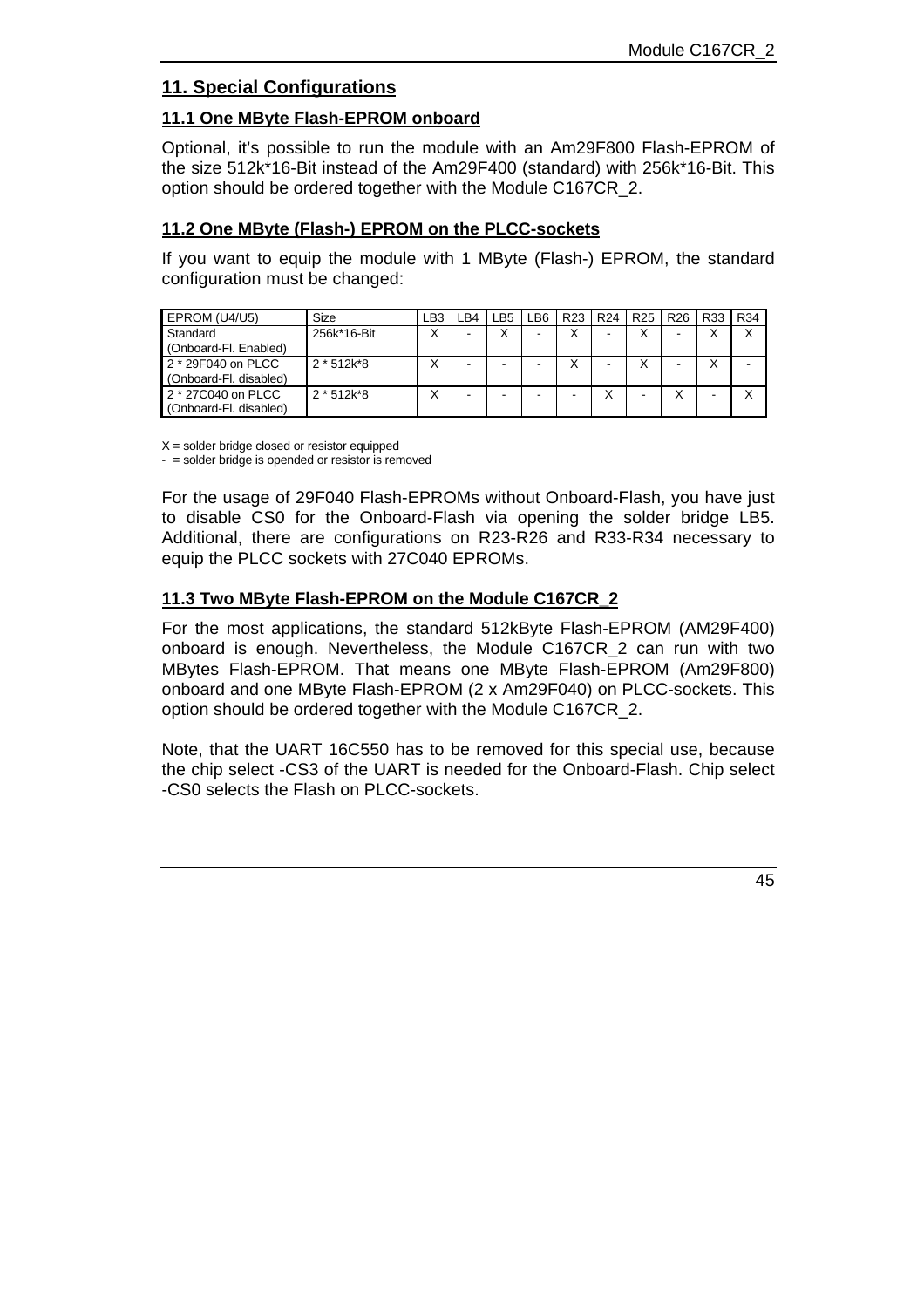The table below shows the configuration of the solder bridges (LBx) and resistors (Rx):

| <b>EPROM</b>         | Size       | LB3    | ∟B4 | LB5 | LB6.      | R <sub>23</sub> | R <sub>24</sub> | R <sub>25</sub> | R <sub>26</sub> | R33 | R34          |
|----------------------|------------|--------|-----|-----|-----------|-----------------|-----------------|-----------------|-----------------|-----|--------------|
| Am29F800 onboard     | 512k*16    | v<br>∧ | -   | -   | $\lambda$ | v<br>⌒          |                 |                 | -               |     | $\cdot$<br>⌒ |
|                      |            |        |     |     |           |                 |                 |                 |                 |     |              |
| 2 * Am29F040 on PLCC | 2 * 512k*8 |        |     |     |           |                 |                 |                 |                 |     |              |

 $X =$  solder bridge closed or resistor equipped

 $-$  = solder bridge is opended or resistor is removed

#### **11.4 Onboard Flash-EPROM in combination with (Flash-) EPROM on PLCC**

This chapter describes other special uses of (Flash-) EPROMs on the Module C167CR\_2. That means using Onboard-Flash-EPROM in connection with (Flash-) EPROMs on PLCC sockets. **Such configurations should be ordered together with the module.**

Note, that the UART 16C550 has to be removed in case of using the Onboard-Flash in combination with (Flash-) EPROMs on PLCC sockets, because the chip select -CS3 is needed for the Onboard-Flash.

The table on the next page gives an overview about special EPROM equipment.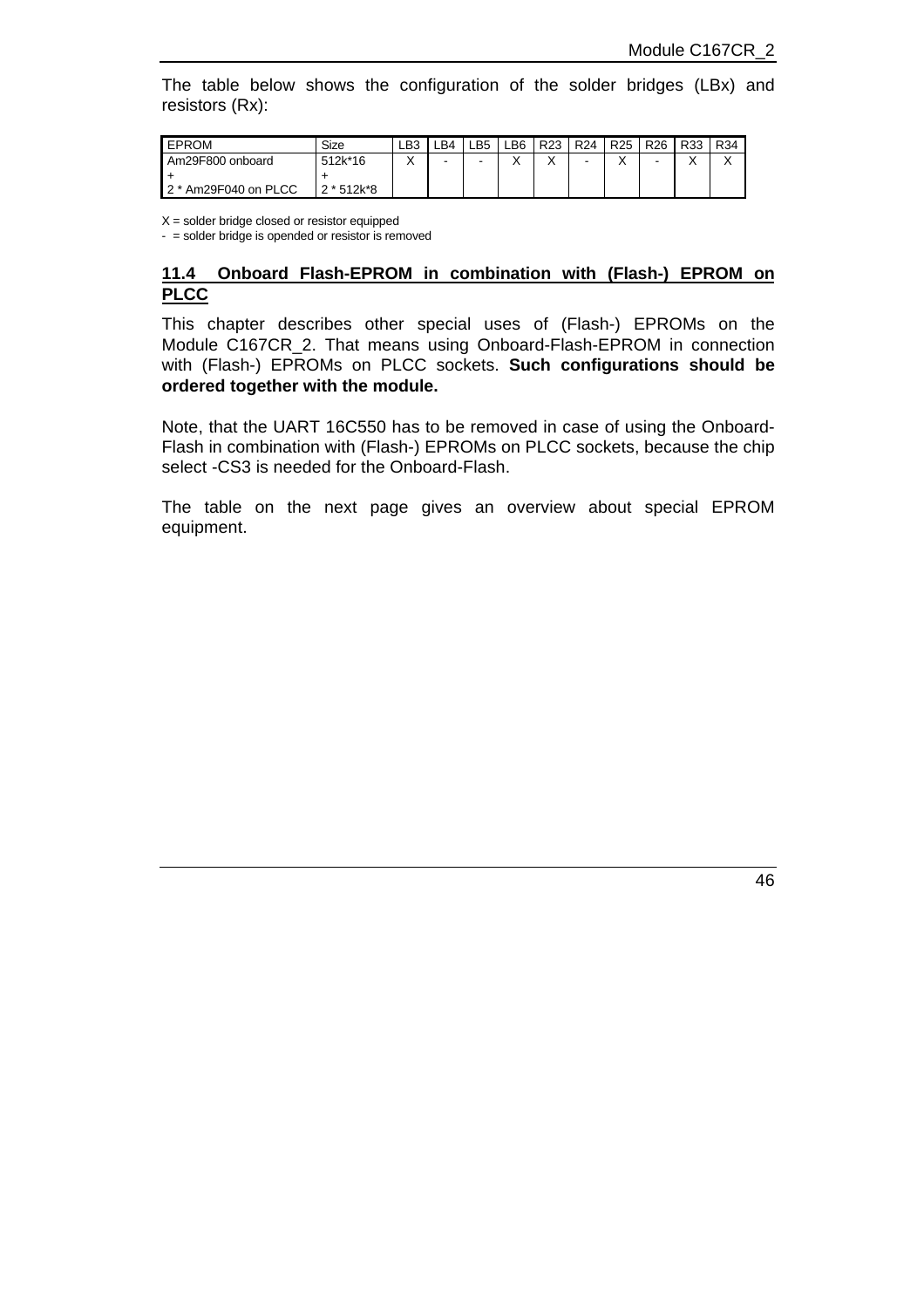| <b>EPROM</b>       | <b>Type</b> | <b>Size</b> | LB <sub>3</sub> | LB4            | LB <sub>5</sub> | LB <sub>6</sub> | R <sub>23</sub> | R <sub>24</sub> | R <sub>25</sub> | R <sub>26</sub> | R33 | R34 |
|--------------------|-------------|-------------|-----------------|----------------|-----------------|-----------------|-----------------|-----------------|-----------------|-----------------|-----|-----|
| (Manufactors Code) |             |             |                 |                |                 |                 |                 |                 |                 |                 |     |     |
| Am 29F400 onboard  | <b>FE</b>   | 256k*16-Bit | X               | $\blacksquare$ |                 | X               | X               | $\blacksquare$  | X               | $\blacksquare$  | X   |     |
| $+2x$              |             | $+2x$       |                 |                |                 |                 |                 |                 |                 |                 |     |     |
| 27C010 on PLCC     | E           | 128k*8-Bit  |                 |                |                 |                 |                 |                 |                 |                 |     |     |
| Am 29F400 onboard  | <b>FE</b>   | 256k*16-Bit | X               |                |                 | X               | X               |                 | X               |                 | X   |     |
| $+2x$              |             | $+2x$       |                 |                |                 |                 |                 |                 |                 |                 |     |     |
| 27C020 on PLCC     | E           | 256k*8-Bit  |                 |                |                 |                 |                 |                 |                 |                 |     |     |
| Am 29F400 onboard  | <b>FE</b>   | 256k*16-Bit | X               |                |                 | X               |                 | X               |                 | X               |     | X   |
| $+2x$              |             | $+2x$       |                 |                |                 |                 |                 |                 |                 |                 |     |     |
| 27C040 on PLCC     | E           | 512k*8-Bit  |                 |                |                 |                 |                 |                 |                 |                 |     |     |
| Am 29F400 onboard  | <b>FE</b>   | 256k*16-Bit | X               |                |                 | X               | X               |                 | X               |                 | X   |     |
| $+2x$              |             | $+2x$       |                 |                |                 |                 |                 |                 |                 |                 |     |     |
| Am29F010 on PLCC   | <b>FE</b>   | 128k*8-Bit  |                 |                |                 |                 |                 |                 |                 |                 |     |     |
| Am 29F400 onboard  | <b>FE</b>   | 256k*16-Bit | X               |                |                 | X               | X               |                 | X               |                 | X   |     |
| $+2x$              |             | $+2x$       |                 |                |                 |                 |                 |                 |                 |                 |     |     |
| Am29F040 on PLCC   | <b>FE</b>   | 512k*8-Bit  |                 |                |                 |                 |                 |                 |                 |                 |     |     |
| Am 29F800 onboard  | <b>FE</b>   | 512k*16-Bit | X               |                |                 | X               | X               |                 | X               |                 | X   |     |
| $+2x$              |             | $+2x$       |                 |                |                 |                 |                 |                 |                 |                 |     |     |
| 27C010 on PLCC     | E           | 128k*8-Bit  |                 |                |                 |                 |                 |                 |                 |                 |     |     |
| Am 29F800 onboard  | <b>FE</b>   | 512k*16-Bit | X               |                |                 | X               | X               |                 | X               |                 | X   |     |
| $+2x$              |             | $+2x$       |                 |                |                 |                 |                 |                 |                 |                 |     |     |
| 27C020 on PLCC     | E           | 256k*8-Bit  |                 |                |                 |                 |                 |                 |                 |                 |     |     |
| Am 29F800 onboard  | <b>FE</b>   | 512k*16-Bit | X               |                |                 | X               |                 | X               |                 | X               | X   |     |
| $+2x$              |             | $+2x$       |                 |                |                 |                 |                 |                 |                 |                 |     |     |
| 27C040 on PLCC     | E           | 512k*8-Bit  |                 |                |                 |                 |                 |                 |                 |                 |     |     |
| Am 29F800 onboard  | <b>FE</b>   | 512k*16-Bit | X               |                |                 | X               | X               |                 | X               |                 | X   |     |
| $+2x$              |             | $+2x$       |                 |                |                 |                 |                 |                 |                 |                 |     |     |
| Am29F010 on PLCC   | <b>FE</b>   | 128k*8-Bit  |                 |                |                 |                 |                 |                 |                 |                 |     |     |
| Am 29F800 onboard  | <b>FE</b>   | 512k*16-Bit | X               |                |                 | X               | X               |                 | X               | $\blacksquare$  | X   |     |
| $+2x$              |             | $+2x$       |                 |                |                 |                 |                 |                 |                 |                 |     |     |
| Am29F040 on PLCC   | <b>FE</b>   | 512k*8-Bit  |                 |                |                 |                 |                 |                 |                 |                 |     |     |

Onboard Flash-EPROM in combination with (Flash-) EPROM on PLCC-sockets:

 $X =$  solder bridge closed or resistor equipped

- = solder bridge is opended or resistor is removed

The CS3 has to be applied to the Onboard-Flash instead of CS0. This is done via opening LB5 and closing LB6. Because CS0 is connected to the PLCCsockets, the (Flash-) EPROMs on PLCC will be selected after RESET.

47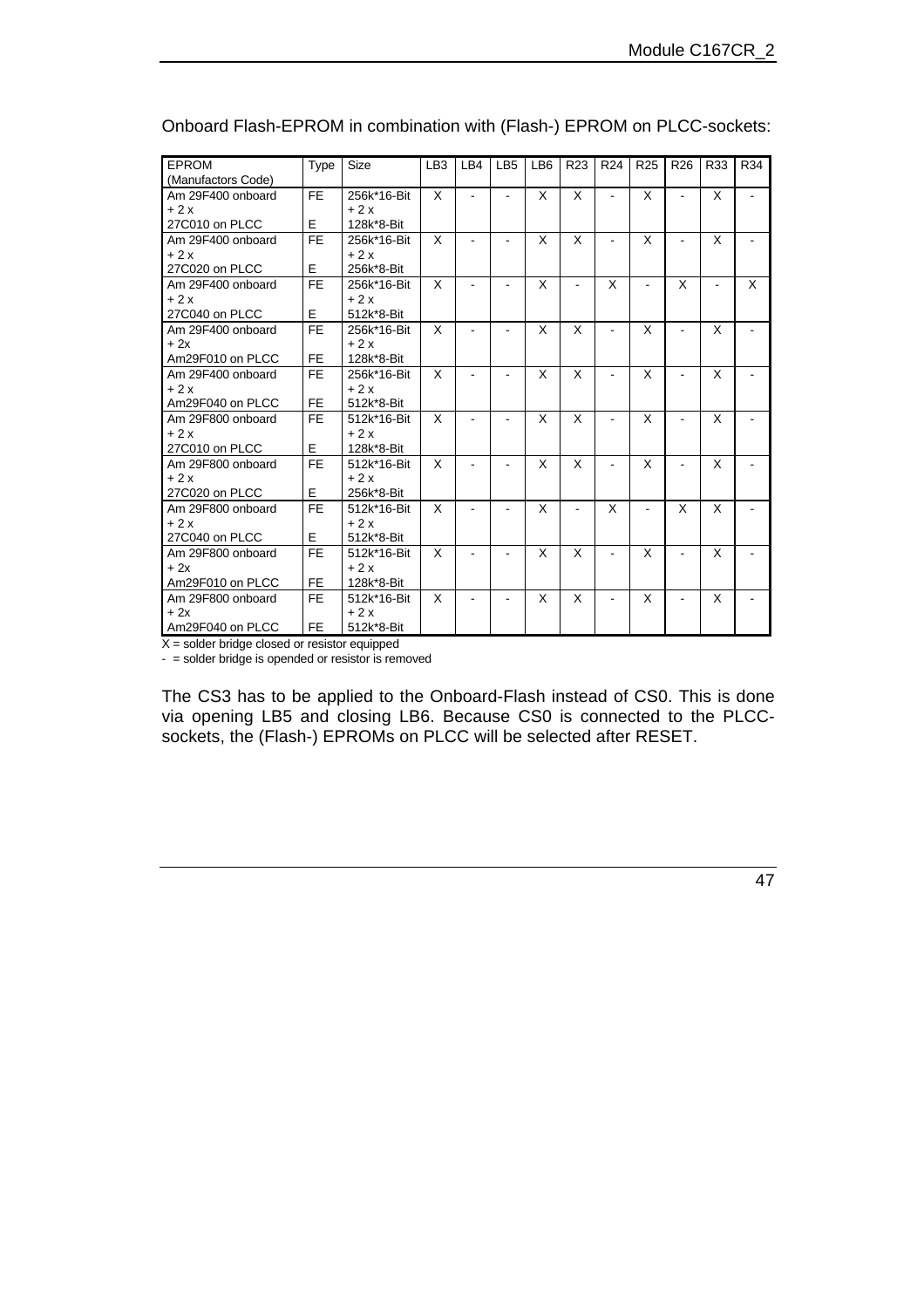#### **11.5 The Module C167CR\_2 without UART 16C550**

The chip select -CS3 of the UART can also be used for the Onboard-Flash in combination with (Flash-) EPROMs on PLCC-sockets. In this case, -CS0 is applied to the (Flash-) EPROMs and -CS3 to the Onboard-Flash. So, the UART has to be removed.

Removing the UART 16C550 should be done by equipping the resistors R5, R6, R7 and R40 to get EA16, EA17, EA18 and VPP at the connector of the Module C167CR\_2.

This option should also be ordered together with the module.

#### **11.6 The Module C167CR\_2 with one MByte SRAM**

Optional, the Module C167CR\_2 can also be ordered with one MByte SRAM instead of 256 kByte SRAM (standard).

#### **11.7 The Module C167CR\_2 with CAN driver 82C250**

Because of the compatibility to the Module C167CR, the CAN driver 82C250 (U19) is not equipped in the standard configuration. Via the  $0\Omega$  resistors R36 and R37, the signals CAN\_RXD and CAN\_TXD are directly applied to the connector (pin 83 and 115) of the module.

Certainly, you can order the Module C167CR\_2 with the CAN driver 82C250. The resistors R36 and R37 will be removed then.